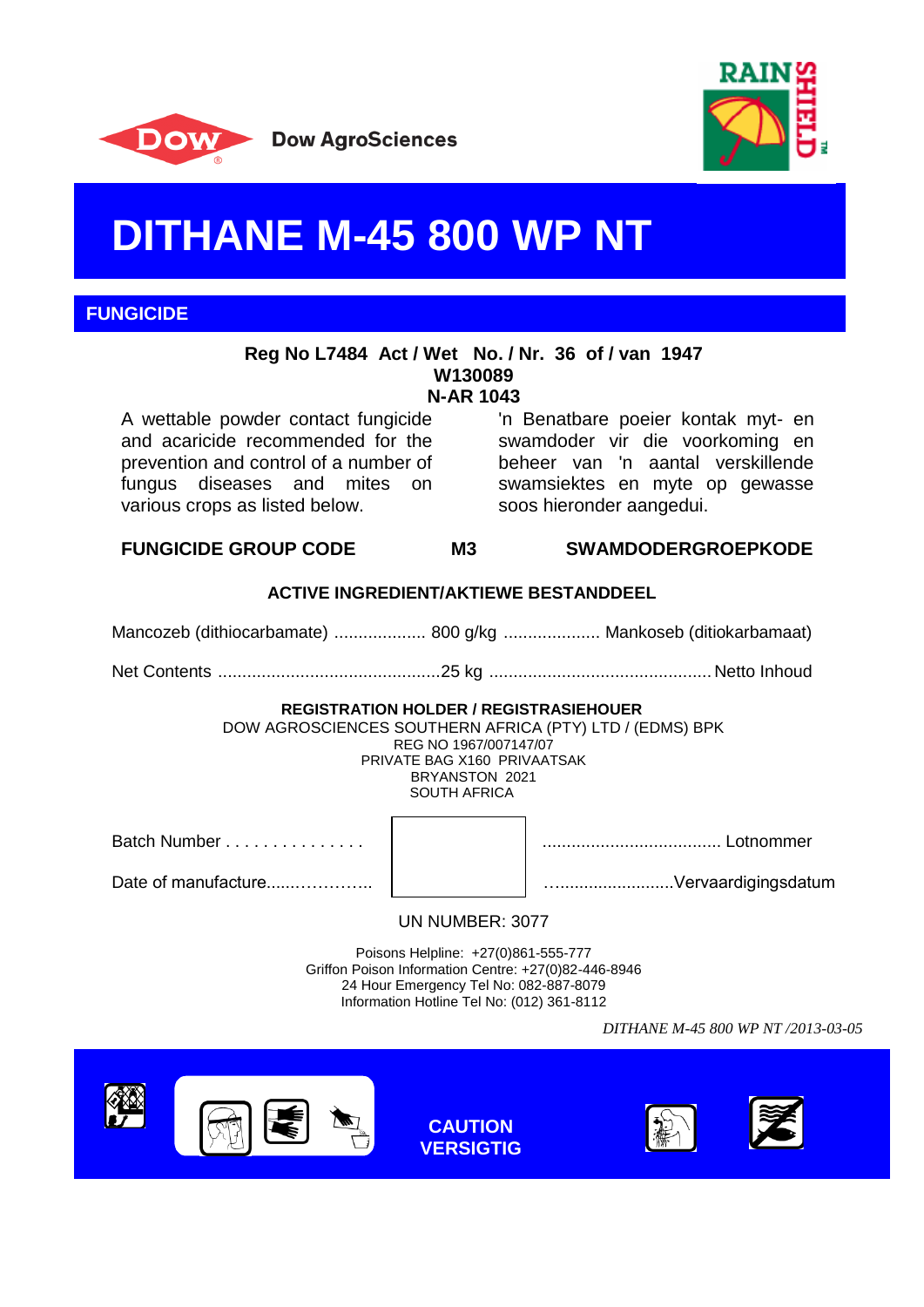# **WARNINGS**

If **DITHANE M-45 800 WP NT** is used on harvest and fodder crops, the following waiting periods must be observed:

|                                               | 4 to 6 weeks |
|-----------------------------------------------|--------------|
|                                               | 21 days      |
| Tomatoes, beans, peas, cucurbits and potatoes | 3 days       |
|                                               | 14 days      |
|                                               | 60 days      |

THE RECOMMENDED WITHHOLDING PERIOD BETWEEN LAST APPLICATION AND HARVEST MEETS LOCAL RESIDUE LEVEL REQUIREMENTS, BUT MAY NOT MEET EXPORT REQUIREMENTS.

May cause sensitization of the skin and irritation of eyes and air passages. Toxic to fish and aquatic invertebrates. Keep out of reach of children, uninformed persons and animals. Keep the container well closed when not in use. Store in a cool, dry place, away from food or feedstuffs.

If the chemical is allowed to get damp and then warmed up, it may generate flammable vapours and should therefore be kept away from sparks and open flames.

**Re-entry:** Do not enter treated field or orchard until spray deposit has dried unless wearing protective clothing.

## DO NOT USE **DITHANE M-45 800 WP NT** ON TOBACCO SEEDLINGS

AERIAL APPLICATION: Notify all inhabitants of the immediate area to be sprayed and issue the necessary warnings. Do not spray over or allow drift to contaminate water or adjacent areas.

*Although this remedy has been extensively tested under a large variety of conditions the registration holder does not warrant that it will be efficacious under all conditions because the action and effect thereof may be affected by factors such as abnormal soil, climatic and storage conditions; quality of dilution water; compatibility with other substances not indicated on the label and the occurrence of resistance of the disease or pest against the remedy concerned as well as by the method, time and accuracy of application. The registration holder furthermore does not accept responsibility for damage to crops, vegetation, the environment or harm to man or animal or for lack of performance of the remedy concerned due to failure of the user to follow the label instructions or to the occurrence of conditions which could not have been foreseen in terms of the registration. Consult the supplier or registration holder in the event of any uncertainty.*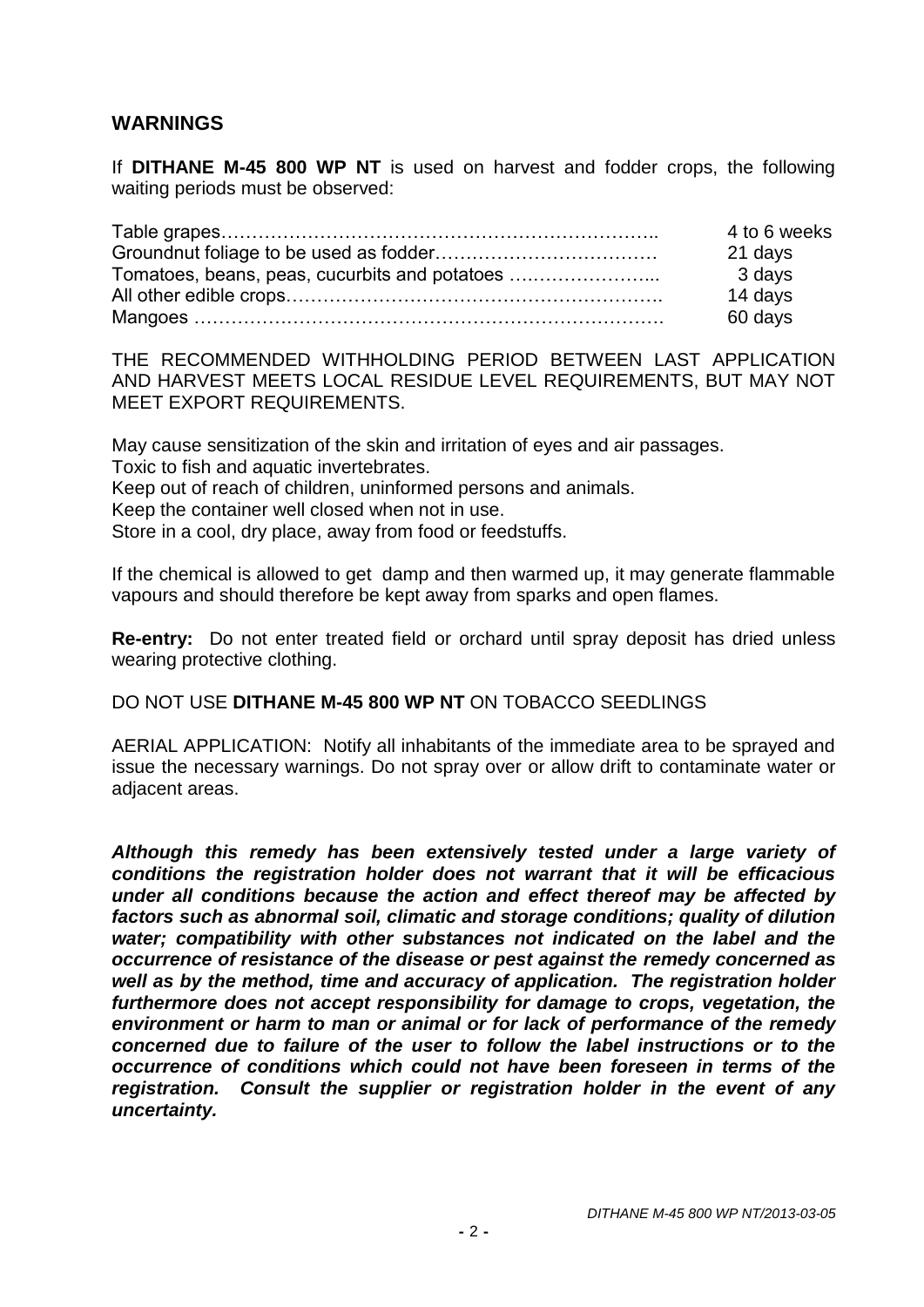# **PRECAUTIONS**

Avoid contact with the skin, eyes and clothes, as well as inhalation of dust and spray mist.

Wear face mask and rubber gloves when mixing product.

Wash thoroughly with soap and water after application and in case of eye contamination, rinse the eyes thoroughly with plenty of cold water and obtain medical aid if necessary.

Wash contaminated clothing.

Do not spray over water or allow spray drift onto water or adiacent areas not under treatment.

Prevent contamination of food, feeds, drinking water and eating utensils.

Containers and packages must be completely emptied before being disposed of. Shake out thoroughly into the mixing or spray tank before destroying the empty container.

Destroy empty container by perforation and flattening and never use for any other purpose.

Clean application equipment after use and dispose of wash water where it will not contaminate crops, pastures, rivers, dams or other water sources.

Do not burn the empty container.

## **AERIAL APPLICATION**

Aerial application may only be done by a registered aerial application operator using a registered and correctly calibrated aircraft according to the instructions of SANS Code 10118 (Aerial Application of Agricultural Remedies). It is important to ensure that the spray mixture is distributed evenly over the target area and that the loss of spray material during application is restricted to a minimum. It is therefore essential that the following criteria be met;

## **Equipment**

- Use suitable atomising equipment (hydraulic nozzles or rotary atomisers) that will produce the desired droplet size and coverage of the target area and will ensure the minimum loss of product through drift.
- The operator must use a nozzle set-up that will produce a droplet spectrum with the lowest possible relative span.
- All nozzles and atomisers should be positioned within the inner 75% of the wingspan to prevent droplets from entering the wingtip vortices.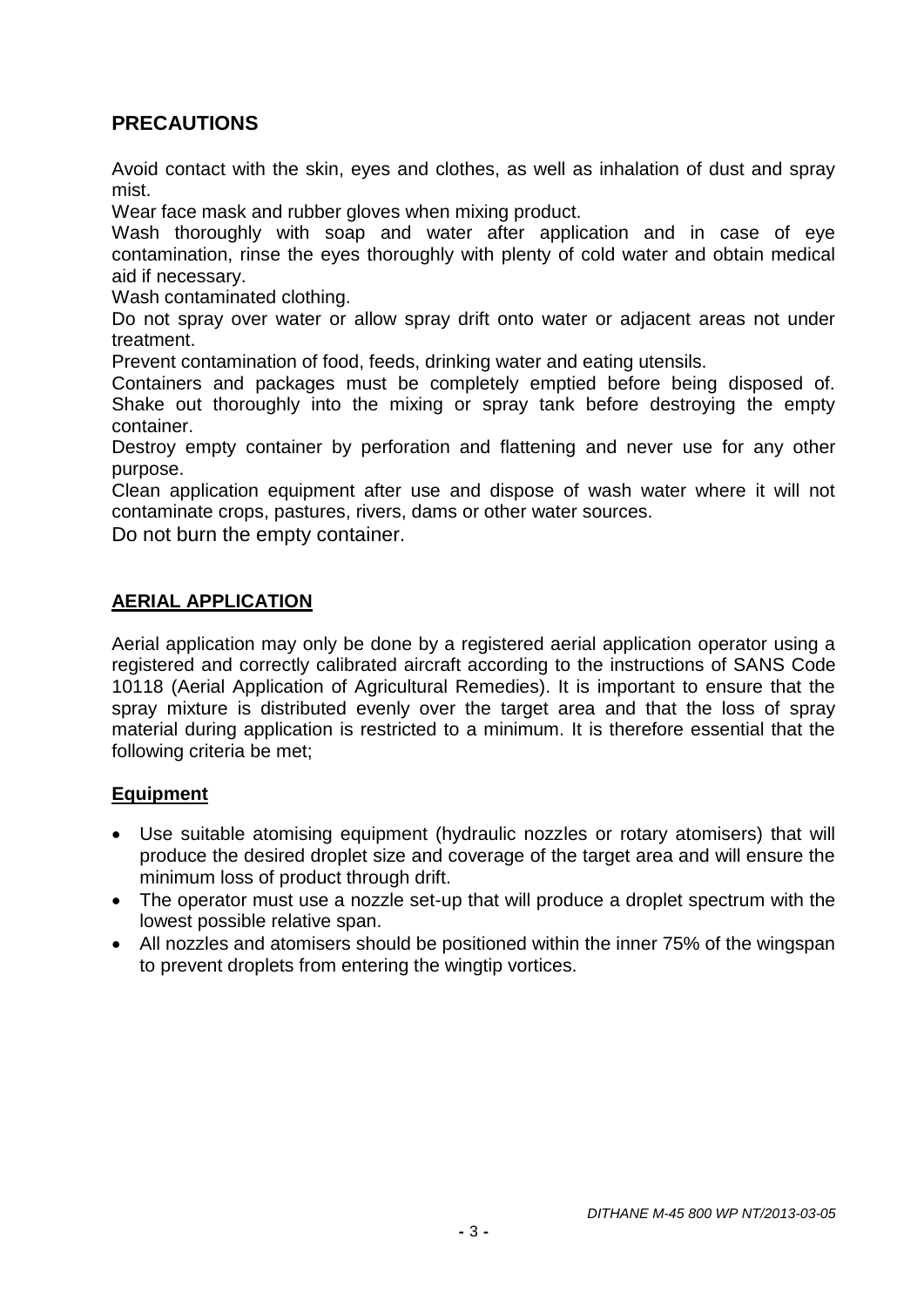# **Application Parameters**

- A minimum volume of 30  $\ell$  spray mixture per ha is recommended. As this product has not been evaluated at a reduced volume rate, the registration holder cannot guarantee efficacy nor be held responsible for any adverse effects if this product is applied aerially at a lower volume rate than recommended.
- $\bullet$  A droplet coverage of 30 40 droplets per sq cm must be recovered at the target.
- A droplet spectrum with a VMD of 250 280 microns is recommended. Ensure that the production of fine droplets, with a VMD less than 150 microns, is restricted to a minimum.
- The height of the spray boom should be maintained at between 3 and 4m above the target.
- Do not spray when the aircraft is in a climb, at the top of a turn or during a dive or when banking.
- Apply before the crop growth becomes too dense, which will interfere with overall plant coverage.

## **Meteorological Conditions**

- The difference between the wet and dry bulb readings as determined by a whirling hygrometer, must not exceed 8° C.
- Do not spray under turbulent, unstable conditions nor during the heat of the day when rising thermals and downdraughts occur.
- Do not spray under temperature inversion conditions (spraying in or above the inversion layer).
- Do not spray when the wind speed exceeds 15 km per hour.

## **General**

- Ensure that fields are accurately marked and that the aerial spray operator knows exactly which fields to spray.
- Obtain an assurance from the aerial spray operator that the above requirements will be met.

## **DIRECTIONS FOR USE : Use only as directed**

## **COMPATIBILITY**

**DITHANE M-45 800 WP NT** is compatible with most fungicides and insecticides, but should not be used with alkaline products, e.g. LIME SULPHUR and BORDEAUX MIXTURES. Do not use **DITHANE M-45 800 WP NT** together with CALCIUM ARSENATE or UREA on citrus.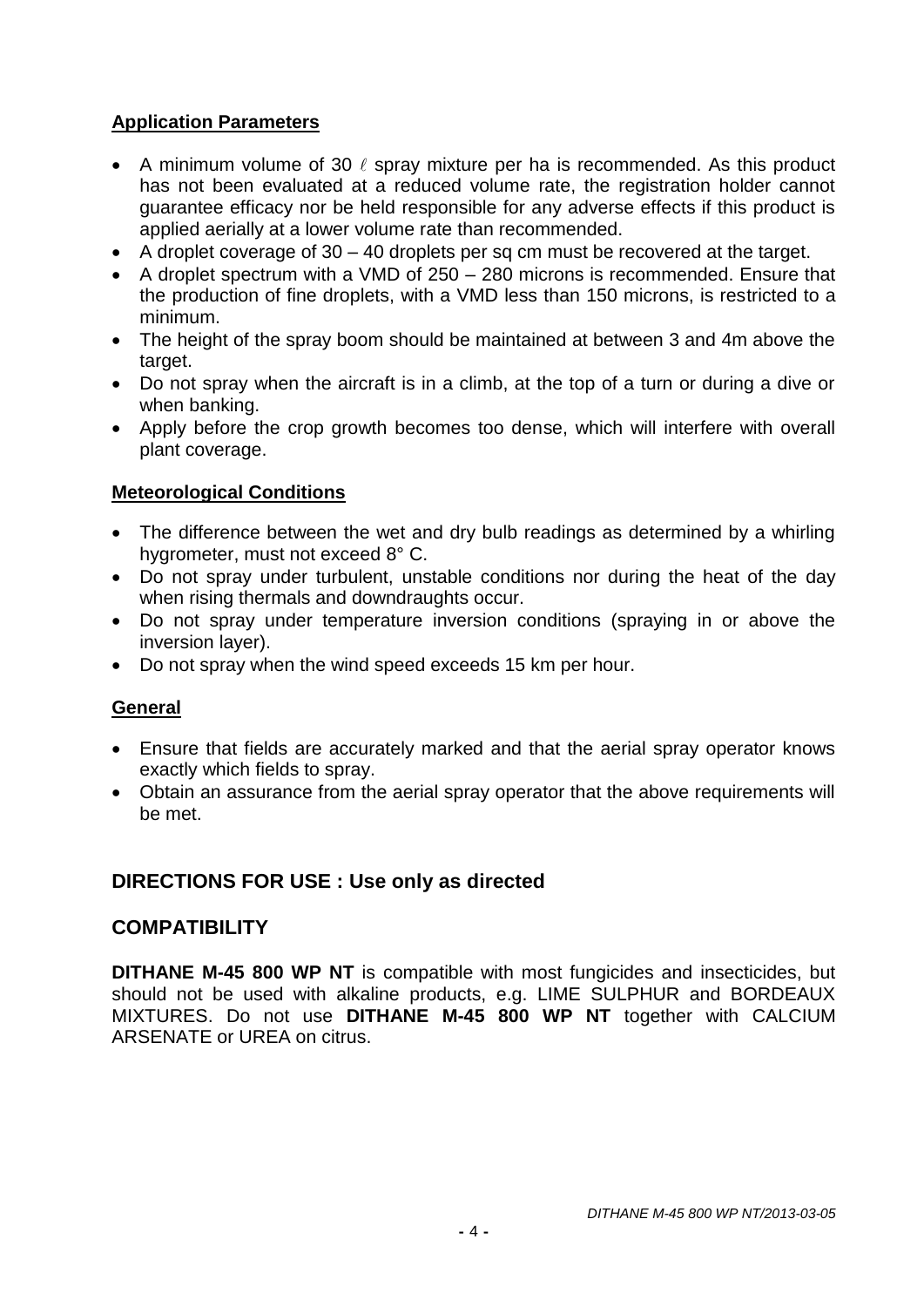# **MIXING INSTRUCTIONS**

First fill the spray tank half with water. Mix recommended quantity of **DITHANE M-45 800 WP NT** in a little water into a slurry, add more water, stir well and add to the spray tank whilst filling with the bulk of water. When used with emulsifiable concentrates it is essential that the **DITHANE M-45 800 WP NT** is first added to the spray tank, as described above, before the emulsifiable concentrate is added to the spray tank mixture. It is advisable that the emulsifiable concentrate also be pre-mixed in a little water, before it is added to the spray mixture in the tank. Maintain agitation of spray tank contents throughout spraying operation.

# **APPLICATION DIRECTIONS**

**Note: DITHANE M-45 800 WP NT** is a preventative contact fungicide and should be applied before expected infection periods, or in regular programmes. It is important to follow a programme and if significant rainfall is experienced product should be re-sprayed.

**Deciduous Fruits: DITHANE M-45 800 WP NT** can also be applied as a High or Low Volume (LV) application. Do not exceed by 4x the high volume concentration when applying low volume sprays.

Rate per ha should be calculated according to the formula for "*High Volume Requirement"* (HVR), using "*Unrath's formula"* for "*Tree Row Volume*" (TRV)

TRV = Tree Height  $(TH)^*$  x Tree Width  $(TW)^*$  x 937 = HVR in liters per ha Distance between Rows (RW)

\**(Tree height and tree width should be measured during summer when trees are at full flush)*

Directions for Application Volumes (AV) at different growth stages and the calculation of rate per ha, based on High Volume Requirements (HVR)

*Bud Break to Full Blossom:* AV = 60 % x HVR *75 % Petal Fall to One month later (Mid Season):* AV = 80 % x HVR *Mid Season to Post Harvest, Before Leaf Drop:* AV = 100 % x HVR **Rate per ha =** (HVR) liters per ha x Rate per 100 100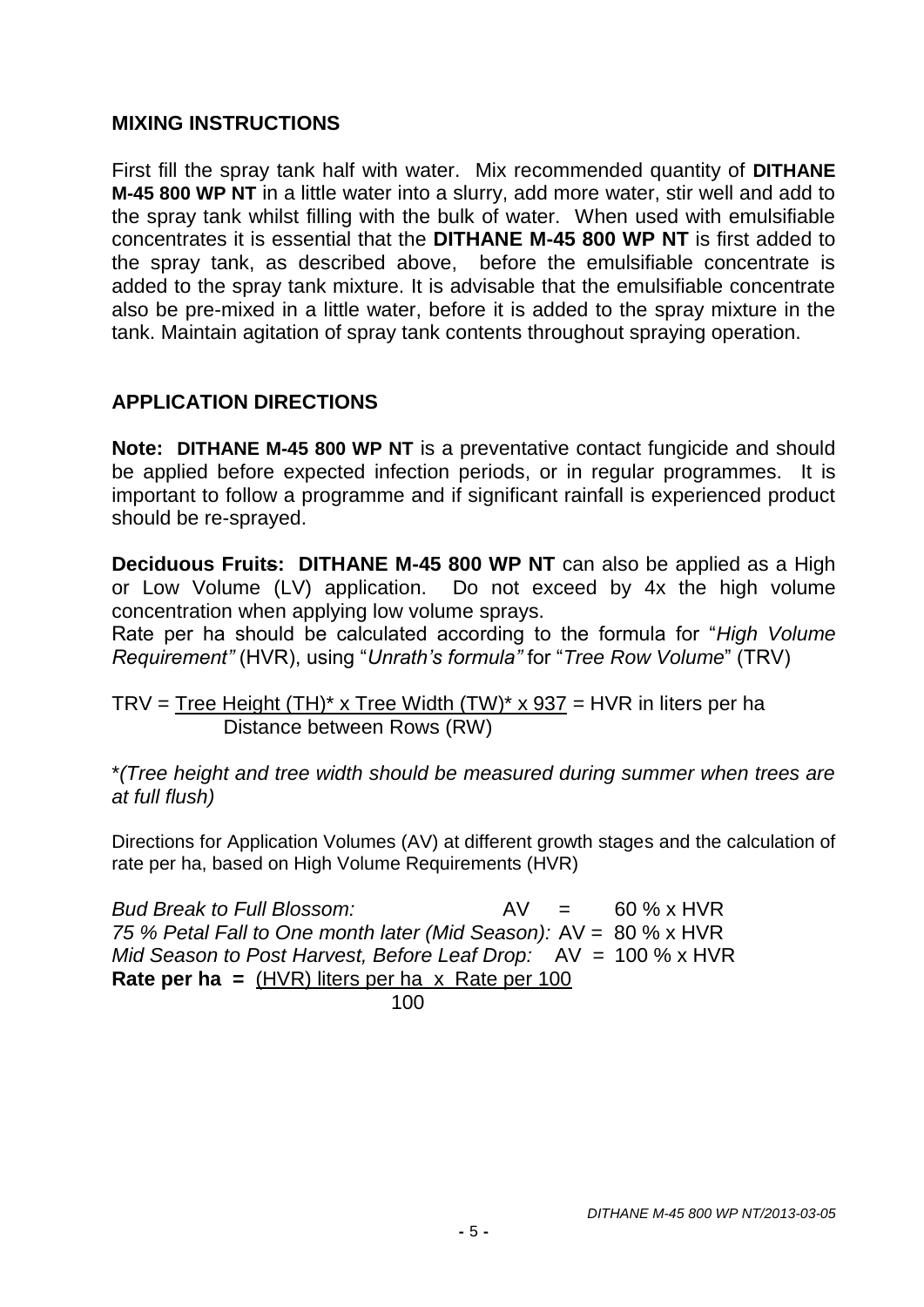**Grapes:** The amount of **DITHANE M-45 800 WP NT** per ha must be calculated according to the requirements for high volume application. The following guidelines can be used.

| <b>Growth Stage</b>                  | <b>High Volume spray mixture</b><br>required in l/ha |                     |  |
|--------------------------------------|------------------------------------------------------|---------------------|--|
|                                      | <b>Wine Grapes</b>                                   | <b>Table Grapes</b> |  |
| Shoot length 2,5cm to 25 cm          | $250 - 500$                                          | $500 - 750$         |  |
| 25cm Shoot length till just prior to | $500 - 750$                                          | 750 - 1000          |  |
| flowering                            |                                                      |                     |  |
| Flowering to Pea berry stage         | 750 - 1000                                           | 1000 - 1200         |  |
| Pea berry stage to Harvest           | 1000 - 1200                                          | $\star$             |  |

\* Do not apply to table grapes after pea berry size.

**Note:** Application of **DITHANE M-45 800 WP NT** should be made **before** overhead irrigation or expected infection periods (rain).

## **APPLICATION RATES**

| <b>CROP AND DISEASE</b>                  | <b>RATE</b>                       | <b>REMARKS</b>                                                                                                                                                                                                                                                                                                                                                                                                                                                        |
|------------------------------------------|-----------------------------------|-----------------------------------------------------------------------------------------------------------------------------------------------------------------------------------------------------------------------------------------------------------------------------------------------------------------------------------------------------------------------------------------------------------------------------------------------------------------------|
| <b>POTATOES</b><br>Early and Late Blight |                                   | Application of DITHANE M-45 800 WP<br>NT can be done in Low- or High<br>Volume. Repeat application every 7 - 10<br>days and after rain.                                                                                                                                                                                                                                                                                                                               |
|                                          | $200 - 300$ g/100 $\ell$<br>water | <b>High Volume:</b> Commence application<br>after emergence of crop at 500 $\ell$ spray<br>mixture/ha. Increase spray volume up<br>to 1000 l/ha as plant foliage increase.                                                                                                                                                                                                                                                                                            |
|                                          | $2 - 3$ kg/ha                     | Low Volume: Use only suitable<br>equipment and apply in 200 – 300 $\ell$<br>water/ha.                                                                                                                                                                                                                                                                                                                                                                                 |
| Fusarium, Dry Rot and<br>Common Scab     | 300 g/100 $\ell$<br>water         | <b>Aerial Application:</b> Apply in 30 $\ell$<br>water/ha. Use the higher rate from 6<br>weeks after emergence or when<br>conditions are favourable for disease<br>development.<br>For seed potatoes only: Dip the whole<br>or cut tubers in the suspension. Let<br>tubers dry off and store under cool and<br>well aerated conditions in disease free<br>mass containers. Change dipping<br>suspension frequently especially if the<br>potatoes have a film of soil. |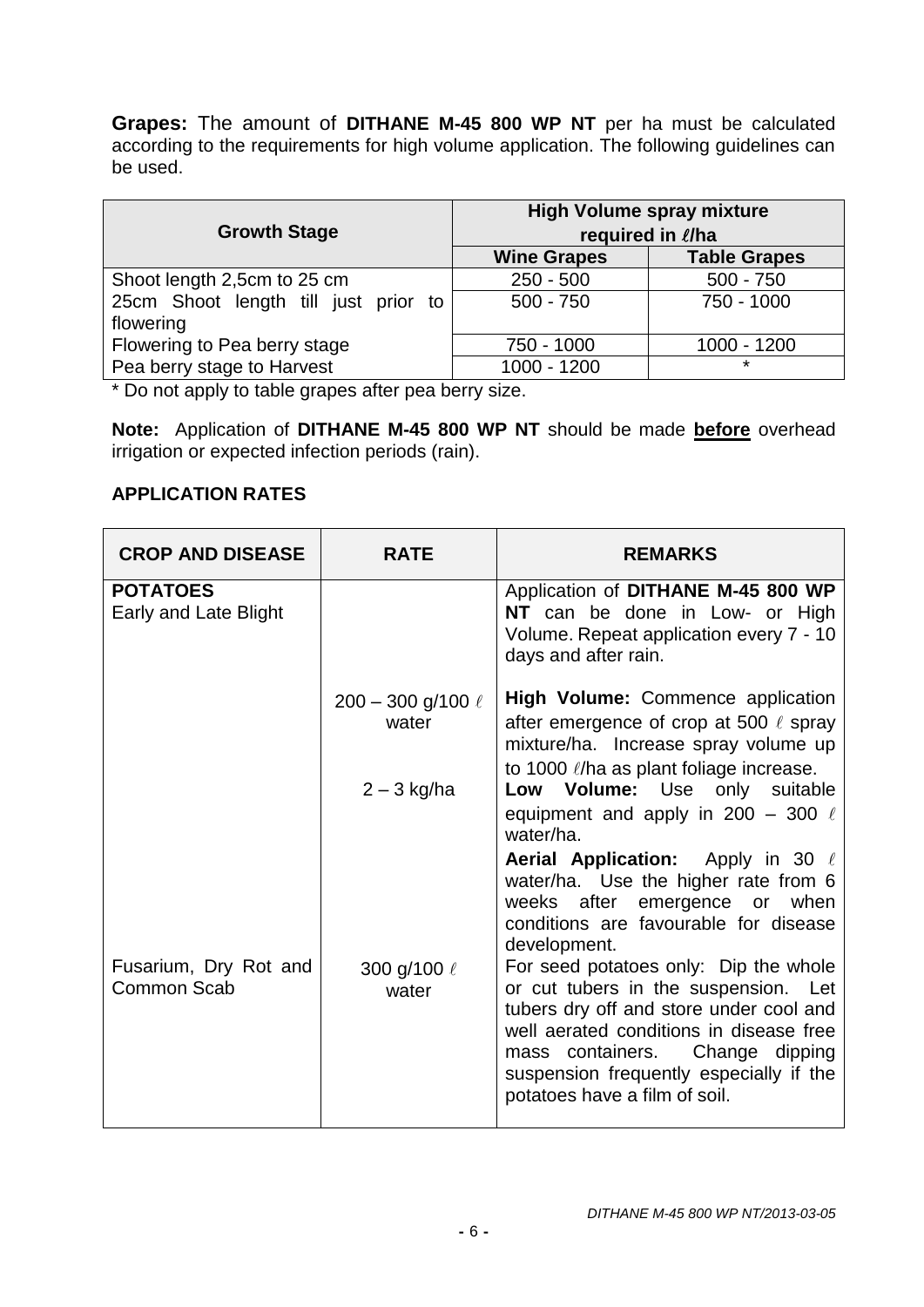| <b>CROP AND DISEASE</b>                                                         | <b>RATE</b>                                                                                                               | <b>REMARKS</b>                                                                                                                                                                                                                                                                                                                                                                 |
|---------------------------------------------------------------------------------|---------------------------------------------------------------------------------------------------------------------------|--------------------------------------------------------------------------------------------------------------------------------------------------------------------------------------------------------------------------------------------------------------------------------------------------------------------------------------------------------------------------------|
| <b>APRICOTS, PEACHES</b><br><b>AND PLUMS</b><br><b>Rust</b>                     | 150 g/100 $\ell$ water<br>Note: The rate per<br>ha should be<br>applied according<br>to the formula as<br>described above | <b>Winter Rainfall Region:</b><br>Start applications just after flowering.<br>Repeat every 14 days until<br>end<br>November.<br>Spray again after harvest during<br>February and repeat after 3 - 4 weeks.<br>for<br>See<br>also<br>recommendations<br>Gumspot.<br><b>Summer Rainfall Region:</b><br>Apply from mid-February. Repeat at<br>10 - 14 day intervals as necessary. |
| Gumspot                                                                         | 150 g/100 $\ell$ water<br>Note: The rate per<br>ha should be<br>applied according<br>to the formula as<br>described above | 1. Autumn: Just after harvest.<br>2. Autumn: 75 % leaf drop.<br>3. Spring:<br>Copper spray at bud<br>movement.<br>4. Spring: 80 % petal fall.<br>5 & 6. Two further applications at 14<br>days intervals if necessary. For plums<br>spraying from<br>mid-<br>commence<br>December and apply 2 sprays at 10 day<br>intervals.                                                   |
| <b>APRICOTS AND</b><br><b>PEACHES</b><br>Freckle<br><b>Apricots and Peaches</b> | 150 g/100 ℓ water<br>Note: The rate per<br>ha should be<br>applied according<br>to the formula as<br>described above      | Winter Rainfall Region: Apply at 75 -<br>100 % petal drop and repeat 14 days<br>later. In wet seasons<br>repeat<br>applications monthly on late cultivars.<br><b>Summer</b><br>Rainfall<br><b>Region:</b><br>First<br>application 3 weeks after petal drop and<br>repeat 14 days later. In wet seasons<br>repeat application monthly on late<br>cultivars.                     |
| the period that the fruit is on the tree.                                       |                                                                                                                           | <b>NOTE:</b> Do not apply more than six applications of <b>DITHANE M-45 800 WP NT</b> during                                                                                                                                                                                                                                                                                   |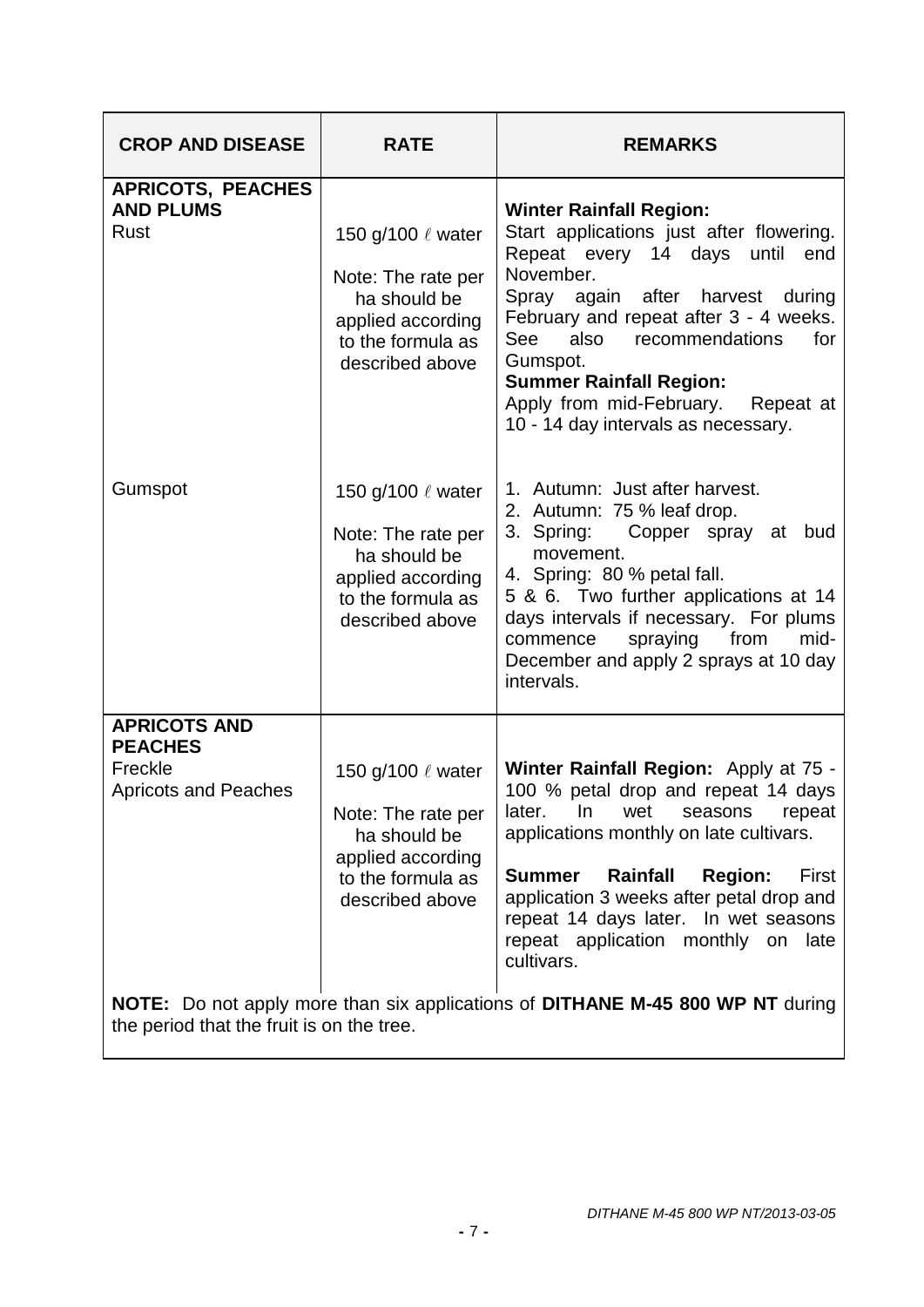| <b>CROP AND DISEASE</b>                                                                                          | <b>RATE</b>            | <b>REMARKS</b>                                                                                                                                                                                                                                                                                                                                                                                                                                                                                   |
|------------------------------------------------------------------------------------------------------------------|------------------------|--------------------------------------------------------------------------------------------------------------------------------------------------------------------------------------------------------------------------------------------------------------------------------------------------------------------------------------------------------------------------------------------------------------------------------------------------------------------------------------------------|
| <b>YOUNG- AND</b><br><b>BOYSENBERRIES</b><br>Downy Mildew and<br>Anthracnose                                     | 200 g/100 ℓ water      | Anthracnose: Commence spraying as<br>soon as the first flowers appear and<br>repeat every 7 -10 days.<br>Downy Mildew: Commence spraying<br>when first signs of disease are noticed.<br>Repeat every 10 - 14 days until risk for<br>regular rains diminished.<br>Apply<br>adequate water to ensure thorough<br>wetting of plant foliage (500 - 2000 $\ell$<br>spray mixture/ha, depending on plant<br>density and plant foliage at the time of<br>application).                                  |
| <b>APPLES AND PEARS</b><br>Scab and Septoria Leaf<br>Spot                                                        | 150 g/100 $\ell$ water | May be applied as both pre- and post-<br>blossom sprays.<br>Pre-blossom: Start application at early<br>green tip stage and repeat every 7 days<br>until end of blossoming.<br>Post-blossom: Apply immediately after<br>blossoming and repeat at 7 - 14 day<br>intervals until the risk for scab infection<br>by regular rain<br>(infection)<br>caused<br>periods) diminished. To protect fruit<br>from pinpoint scab (storage scab),<br>repeat thereafter at monthly intervals<br>until harvest. |
|                                                                                                                  |                        | M-45<br>DITHANE<br>800<br><b>WP</b><br><b>NT</b><br><b>is</b><br>with<br>compatible<br>systemic<br>most<br>fungicides registered for the treatment<br>of scab. (See labels of such products<br>to be used).                                                                                                                                                                                                                                                                                      |
| $(2 lb. In 100 gal. Water = 1 oz. In 3 gal. Water)$<br>30 gram $(1 0z) = 3$ level tablespoons of aerated powder. |                        | NOTE: 200 gram DITHANE M-45 800 WP NT IN 100 $\ell$ water = 30 grams/15 $\ell$ water.                                                                                                                                                                                                                                                                                                                                                                                                            |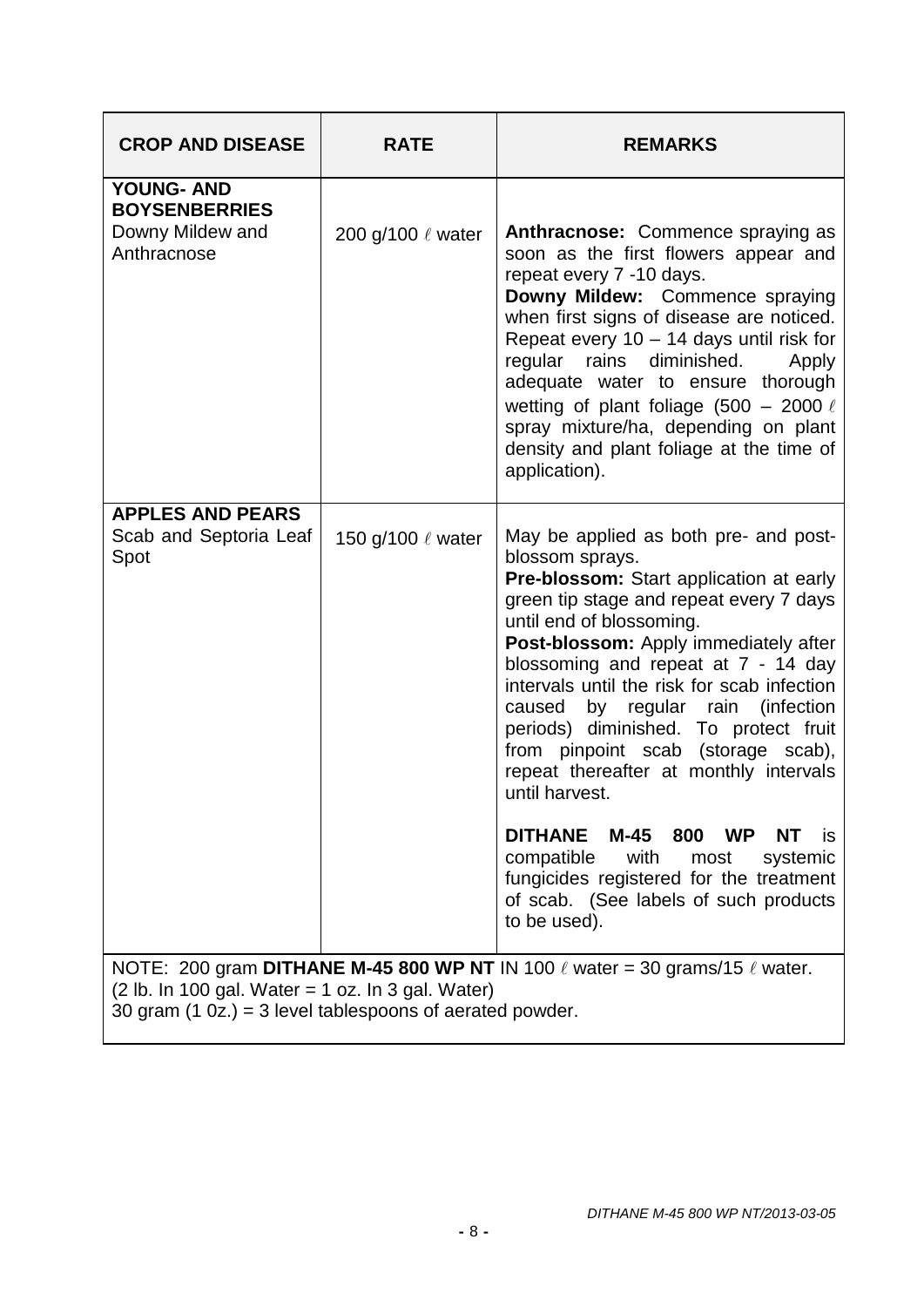| <b>CROP AND DISEASE</b>                                            | <b>RATE</b>            | <b>REMARKS</b>                                                                                                                                                                                                                                                                                    |
|--------------------------------------------------------------------|------------------------|---------------------------------------------------------------------------------------------------------------------------------------------------------------------------------------------------------------------------------------------------------------------------------------------------|
| <b>QUINCES</b><br><b>Black spot</b>                                | 125 g/100 $\ell$ water | Commence applications at green tip<br>stage. Repeat at weekly intervals till<br>75 % petal drop and repeat thereafter at<br>10 - 14 day intervals until the risk for<br>regular rain diminished.                                                                                                  |
| <b>GRAPE VINES</b><br>Downy mildew<br>(Plasmopara viticola)        | 200 g/100 $\ell$ water | Apply first spray when young shoots<br>have reached a length of 10 cm.<br>Further sprays should be applied at 7 -<br>10 day intervals, depending on weather<br>conditions favourable for downy mildew<br>infections.<br>Calculate<br>rate<br>per<br>ha<br>according to guidelines in table above. |
| Dead Arm Disease<br>(Phomopsis viticola)                           | 200 g/100 $\ell$ water | Apply the first treatment when the<br>shoots reach a length of 0,5 to 1 cm.<br>Apply 3 - 4 times at intervals of 7 - 10<br>days prior to blossoming. Make sure the<br>young shoots are well covered with<br>spray material. See also Downy mildew<br>for simultaneous control.                    |
|                                                                    |                        | NOTE: Application of DITHANE M-45<br>800 WP NT should be made before<br>overhead irrigation or expected rain<br>(infection periods).<br>guidelines under "Application<br>Use<br>directions" to determine the dosage/ha.                                                                           |
| <b>TOMATOES</b><br>Early and Late Blight<br>and Septoria Leaf Spot | 200 g/100 & water      | Use 500 $\ell$ spray mixture per ha shortly<br>after transplanting and increase the<br>volume of spray mixture to 3 000 $\ell$ per<br>ha as the plants grow bigger. NOTE:<br>DITHANE M-45 800 WP NT can also<br>be used on tomato seedlings.                                                      |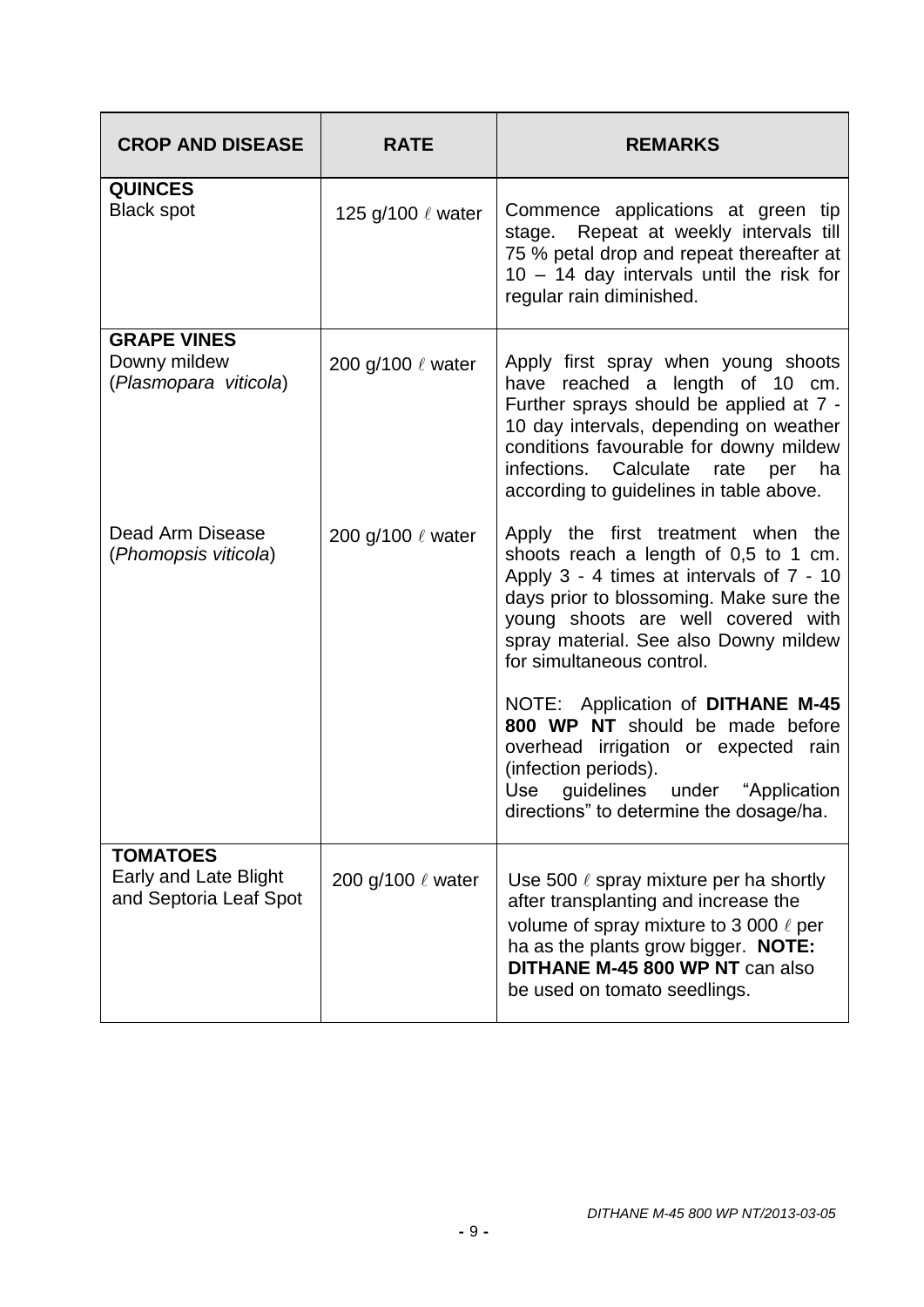| <b>CROP AND DISEASE</b>                                              | <b>RATE</b>                                                                                             | <b>REMARKS</b>                                                                                                                                                                                                                               |
|----------------------------------------------------------------------|---------------------------------------------------------------------------------------------------------|----------------------------------------------------------------------------------------------------------------------------------------------------------------------------------------------------------------------------------------------|
| <b>GROUNDNUTS</b><br>Cercospora and<br><b>Phyllosticta Leaf Spot</b> | Dryland:<br>400 g/100 & water                                                                           | Use 400 to 500 $\ell$ of spray mixture per<br>ha. Commence spraying at the very first<br>signs of disease appearing at the base<br>of the plant and apply 5 sprays at 14<br>day intervals.                                                   |
|                                                                      | Irrigated lands:<br>300 g/100 & water                                                                   | Use 1 000 $\ell$ of spray mixture/ha.<br>Commence spraying at the very first<br>signs of disease appearing at the base<br>of the plant and apply 5 sprays at 14<br>day intervals.                                                            |
| <b>MANGOES</b><br>Anthracnose                                        | 200 g/100 $\ell$ water                                                                                  | Apply first spray when panicles appear<br>but before flowers open. Apply second<br>spray at fruit set and repeat thereafter<br>at 14 to 21 day intervals. Do not apply<br>DITHANE M-45 800 WP NT sprays<br>after fruit reach golf ball size. |
| <b>BANANAS</b><br>Sigatoka Disease<br>(Cercospera musae)             | 2,5 kg/100 $\ell$ water<br>plus 2,5 $\ell$ BP<br><b>Spray Mist</b><br>(mineral oil)<br>(Reg. No. L6352) | Apply as a low volume application.<br>First spray towards the end of<br>November and repeat every 26 days<br>until after rainy season.                                                                                                       |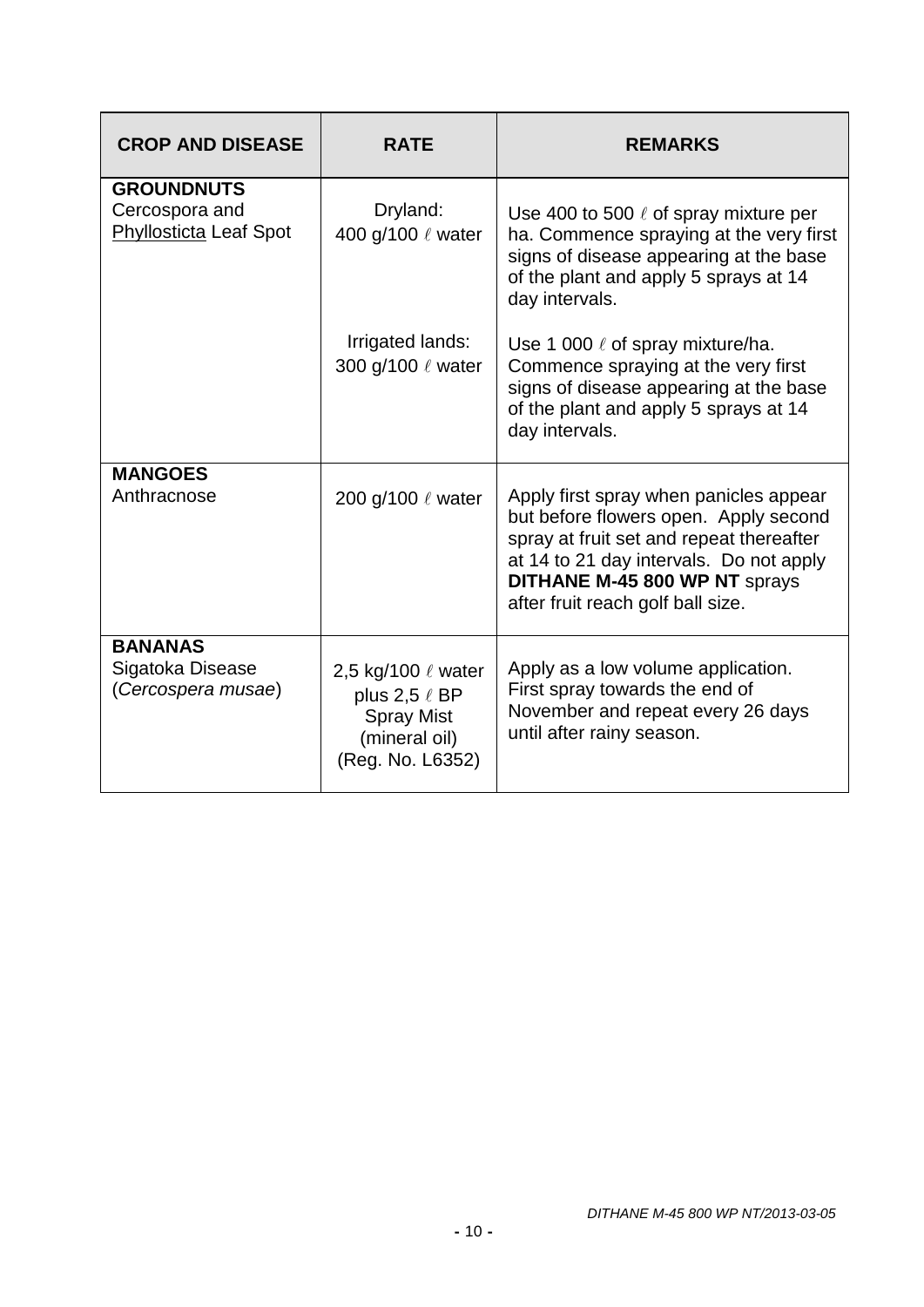| <b>CROP AND DISEASE</b>                                     | <b>RATE</b>                                                                                                                                                                                                                                        | <b>REMARKS</b>                                                                                                                                                                                                                                                                                                                                                                                                                                     |
|-------------------------------------------------------------|----------------------------------------------------------------------------------------------------------------------------------------------------------------------------------------------------------------------------------------------------|----------------------------------------------------------------------------------------------------------------------------------------------------------------------------------------------------------------------------------------------------------------------------------------------------------------------------------------------------------------------------------------------------------------------------------------------------|
| <b>CITRUS</b><br><b>Black Spot and</b><br>Melanose          | (a) 200 g/100 $\ell$<br>water                                                                                                                                                                                                                      | When rainfall is normal during July to<br>September, spray during the third week<br>of October and repeat 3 times at 25 day<br>intervals<br>or<br>When rainfall is above normal in July to                                                                                                                                                                                                                                                         |
|                                                             | (b) 200 g/100 $\ell$<br>water in the first 2<br>sprays, then<br>150 g/ 100 $\ell$ water<br>plus 600 ml light/<br>medium mineral<br>oil<br>or a registered<br>wetter eg.<br>*Wetcit surfactant<br>at 100 $m\ell$ in<br>subsequent 2 or 3<br>sprays. | September, apply after full petal drop<br>and repeat 4 times with 25 days<br>intervals.                                                                                                                                                                                                                                                                                                                                                            |
| <b>Citrus Rust Mite</b>                                     | 75 g/100 ℓ water                                                                                                                                                                                                                                   | Apply as a full-cover application in<br>Spring. The DITHANE M-45 800 WP<br>NT programme against black spot will<br>also control rust mite.                                                                                                                                                                                                                                                                                                         |
| <b>Citrus silver Mite</b>                                   | 200 g/100 $\ell$ water                                                                                                                                                                                                                             | This pest can cause russetting of<br>lemons and grapefruit during the 5-7<br>week period after petal fall. Apply as a<br>full-cover application to wet the foliage<br>canopy and fruitlets as soon as first<br>mite presence is noticed. Alternatively<br>apply at petal fall to trees which<br>suffered fruit russet the previous<br>season. In the case of lemons, fruitlets<br>resulting from summer blossom are<br>most susceptible to attack. |
| <b>GUAVAS</b><br>Lump Disease and<br><b>Blossom-End Rot</b> | 200 g/100 & water                                                                                                                                                                                                                                  | <b>Lump Disease: Full cover application</b><br>in the early stages until fruit begins to<br>swell. Apply at 30 day intervals.<br><b>Blossom-end rot: Apply as full cover</b><br>application 14 days before harvesting<br>when very wet weather is experienced.                                                                                                                                                                                     |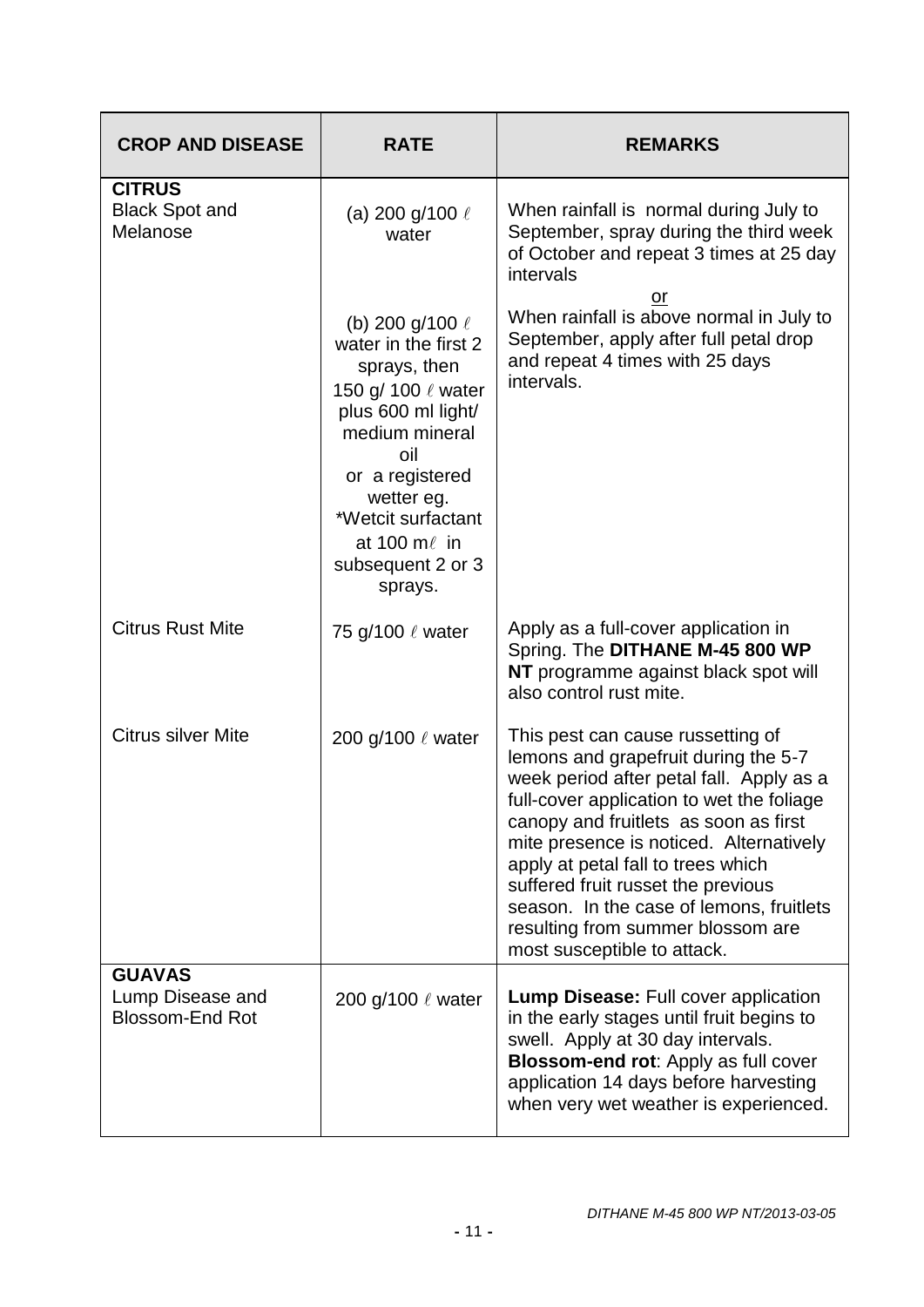| <b>CROP AND DISEASE</b>                             | <b>RATE</b>            | <b>REMARKS</b>                                                                                                                                                                                                                                                                                                                                                         |
|-----------------------------------------------------|------------------------|------------------------------------------------------------------------------------------------------------------------------------------------------------------------------------------------------------------------------------------------------------------------------------------------------------------------------------------------------------------------|
| <b>CUCURBITS</b><br>Anthracnose and<br>Downy Mildew | 200 g/100 $\ell$ water | Start applications at first signs of<br>disease. Repeat every 7 - 10 days until<br>conditions favouring disease<br>development are diminished. Ensure<br>that the lower leaf surfaces are<br>thoroughly covered with spray material.<br>Use 1 000 to 1 500 $\ell$ of spray<br>mixture/ha.                                                                              |
| <b>BEANS</b><br>Anthracnose and Rust                | 1 to 4 kg/ha           | Rust: Commence spraying at the first<br>signs of disease appearing and repeat<br>at 7 to 10 day intervals.<br>Anthracnose: Commence spraying<br>when first flowers appear and repeat at<br>7-14 day intervals. Dosage depends on<br>plant density and size. Use enough<br>water to ensure thorough coverage.<br>For aerial application apply in 30 $\ell$<br>water/ha. |
| <b>PEAS</b><br>Downy Mildew                         | 1 to 4 kg/ha           | Commence spraying at 4-6 leaf stage<br>or when disease is noted and repeat at<br>7 to 10 day intervals. Dosage depends<br>on plant density and size. Use enough<br>water to ensure thorough wetting. For<br>aerial application use in 30 $\ell$ water/ha.                                                                                                              |
| <b>ONIONS</b><br>Downy Mildew                       | 1 to 4 kg/ha           | Commence spraying at 4 to 6 leaf stage<br>or when disease is noticed, and repeat<br>at 7 to 10 day intervals. Add a<br>wetter/spreader to the spray mixture.<br>Dosage depends on plant density and<br>size. Use in enough water to give<br>thorough coverage of the plants.                                                                                           |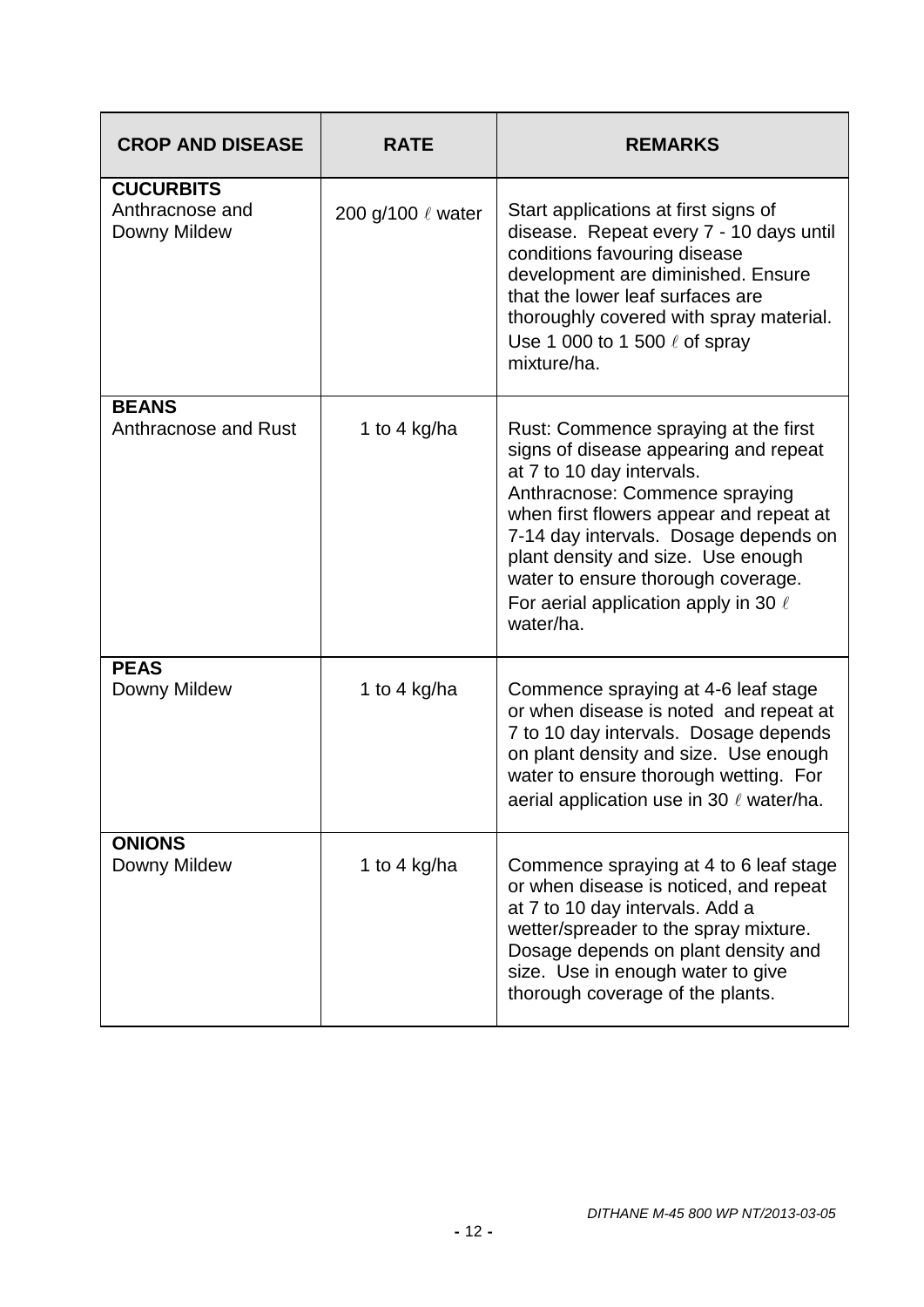| <b>CROP AND DISEASE</b>                                             | <b>RATE</b>                                                | <b>REMARKS</b>                                                                                                                                                                                                                                                                                                    |
|---------------------------------------------------------------------|------------------------------------------------------------|-------------------------------------------------------------------------------------------------------------------------------------------------------------------------------------------------------------------------------------------------------------------------------------------------------------------|
| <b>OLIVES</b><br>Anthracnose                                        | 200 g/100 $\ell$ water                                     | First application in Autumn before<br>discoloration of fruit begins. Repeat 2 to<br>3 times at monthly intervals.                                                                                                                                                                                                 |
| <b>CRUCIFERAE</b><br>Downy Mildew                                   | 1 to 4 kg/ha                                               | Commence spraying at 4 to 6 leaf<br>stage, or when disease is noticed and<br>repeat at 7 to 10 day intervals. Add a<br>wetter/spreader to the mixture. Treat<br>seedbeds at 3 to 5 day intervals.<br>Dosage depends on plant density and<br>size. Use in enough water to give<br>thorough coverage of the plants. |
| <b>ORNAMENTALS</b><br>Downy Mildew,<br><b>Anthracnose and Rusts</b> | 150 to 200 g/<br>100 $\ell$ water plus<br>spreader/sticker | Apply at first signs of disease and<br>repeat every 7 to 10 days. Dosage<br>depends on severity of disease.<br>Ensure thorough coverage of the plants                                                                                                                                                             |
| <b>PAPAYA</b><br><b>Black Speckle</b>                               | 2 kg/ha                                                    | Apply from flowering stage at 28 day<br>intervals. Shorten intervals to 14 days<br>under conditions favourable for high<br>disease pressure. For low volume<br>application (in 25 to 40 $\ell$ water/ha) add<br>mineral oil (light/narrow range) at a rate<br>of 16 $\ell$ /100 $\ell$ spray mix.                 |

\*Wetcit (L7474) is the Trade name of Citrus Oil Products trading as Oro Agri SA (Pty) Ltd.

# **24 HOUR EMERGENCY TEL. NO. +27 (0)82-887-8079**

**INFORMATION HOTLINE : TEL. NO.: +27 (0)12 361-8112**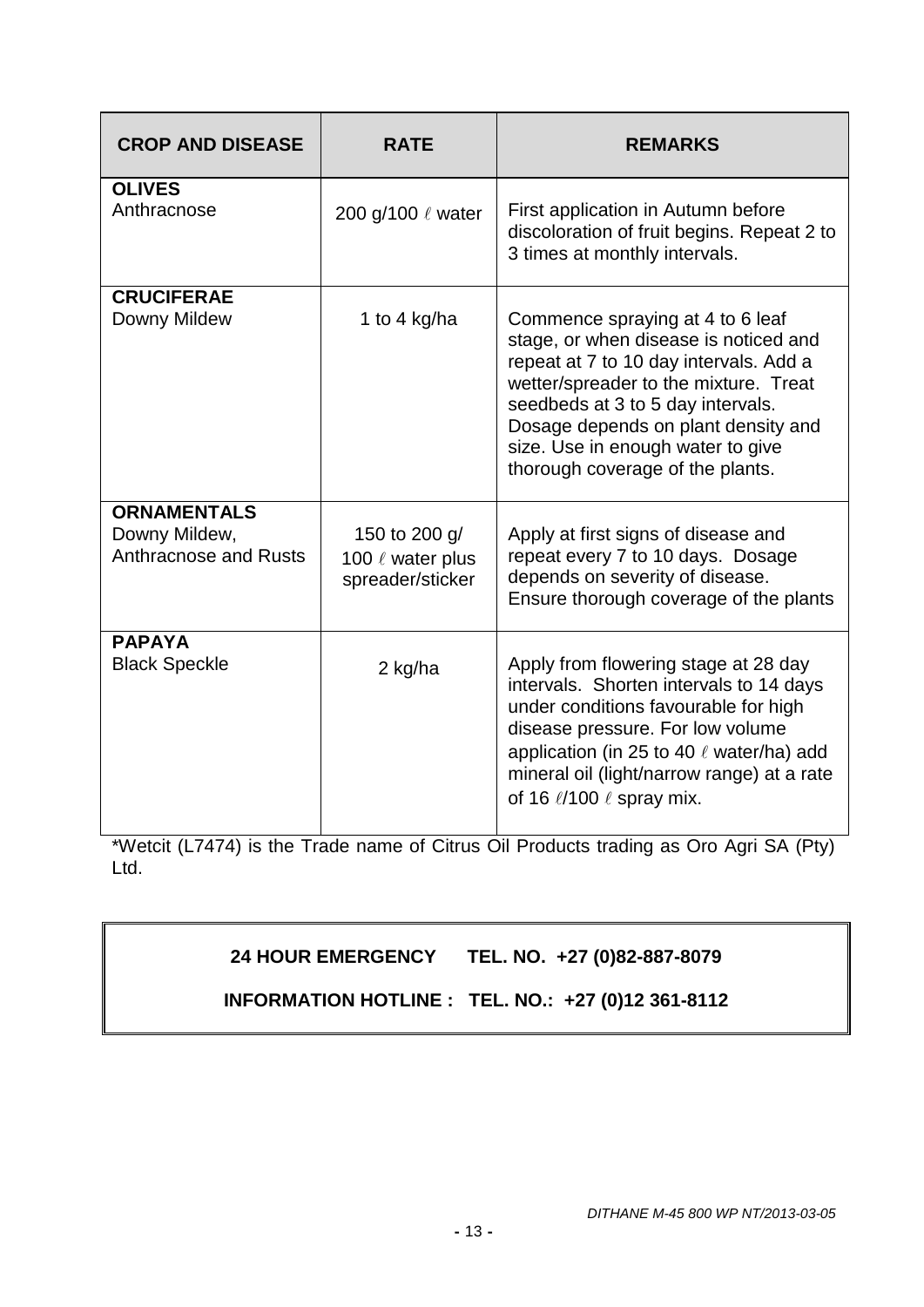# **WAARSKUWINGS**

Vir die gebruik van **DITHANE M-45 800 WP NT** op oes- en voergewasse moet die volgende tydperke vanaf laaste toediening tot oes verloop:

|                                                    | 4 tot 6 weke |
|----------------------------------------------------|--------------|
|                                                    | 21 dae       |
| Tamaties, bone, erte, pampoengewasse en aartappels | 3 dae        |
|                                                    | $14$ dae     |
|                                                    | 60 dae       |

DIE AANBEVOLE ONTHOUDINGSPERIODE TUSSEN DIE LAASTE TOEDIENING EN OES VOLDOEN AAN DIE VEREISTES VIR PLAASLIKE RESIDUVLAKKE, MAAR MAG DALK NIE VOLDOEN AAN DIE VEREISTES VIR UITVOER NIE.

Mag sensitisering van die vel en irritasie van oë en luggange veroorsaak.

Giftig vir visse en waterinvertebrata.

Stoor in 'n koel, droë plek, weg van voedsel en voer.

Hou die houer dig toe wanneer nie in gebruik nie.

Hou buite bereik van kinders, oningeligte persone en diere.

**Herbetreding:** Moenie behandelde lande/boorde na bespuiting betree sonder beskermende klere nie.

#### **DITHANE M-45 800 WP NT MOET NIE OP TABAKSAAILINGE GEBRUIK WORD NIE.**

Indien die middel toegelaat word om, om die beurt, klam en dan warm te word, mag dit ontvlambare dampe vrystel en moet dit daarom van vonke en oop vlamme weggehou word.

LUGTOEDIENING: Stel alle inwoners in die nabye omgewing van die lugbespuitingsarea in kennis en reik die nodige waarskuwings uit. Voorkom besoedeling en wegdrywe van spuitnewel na water of aangrensende gewasse en gebiede.

*Alhoewel hierdie middel omvattend onder 'n groot verskeidenheid toestande getoets is, waarborg die registrasiehouer nie dat dit onder alle toestande doeltreffend sal wees nie aangesien die werking en effek daarvan beïnvloed kan word deur faktore soos abnormale grond-, klimaats- en bergingstoestande; kwaliteit van verdunningswater; verenigbaarheid met ander stowwe wat nie op die etiket aangedui is nie en die voorkoms van weerstand van die siekte of plaag teen die betrokke middel sowel as die metode, tyd en akkuraatheid van toediening. Verder aanvaar die registrasiehouer nie verantwoordelikheid vir skade aan gewasse, plantegroei, die omgewing of vir nadelige effek op mens en dier of vir 'n gebrek aan prestasie van die betrokke middel as gevolg van die versuim deur die gebruiker om etiketaanwysings na te kom of as gevolg van die ontstaan van toestande wat nie kragtens die registrasie voorsien kon word nie. Raadpleeg die verskaffer of registrasiehouer in geval van enige onsekerheid.*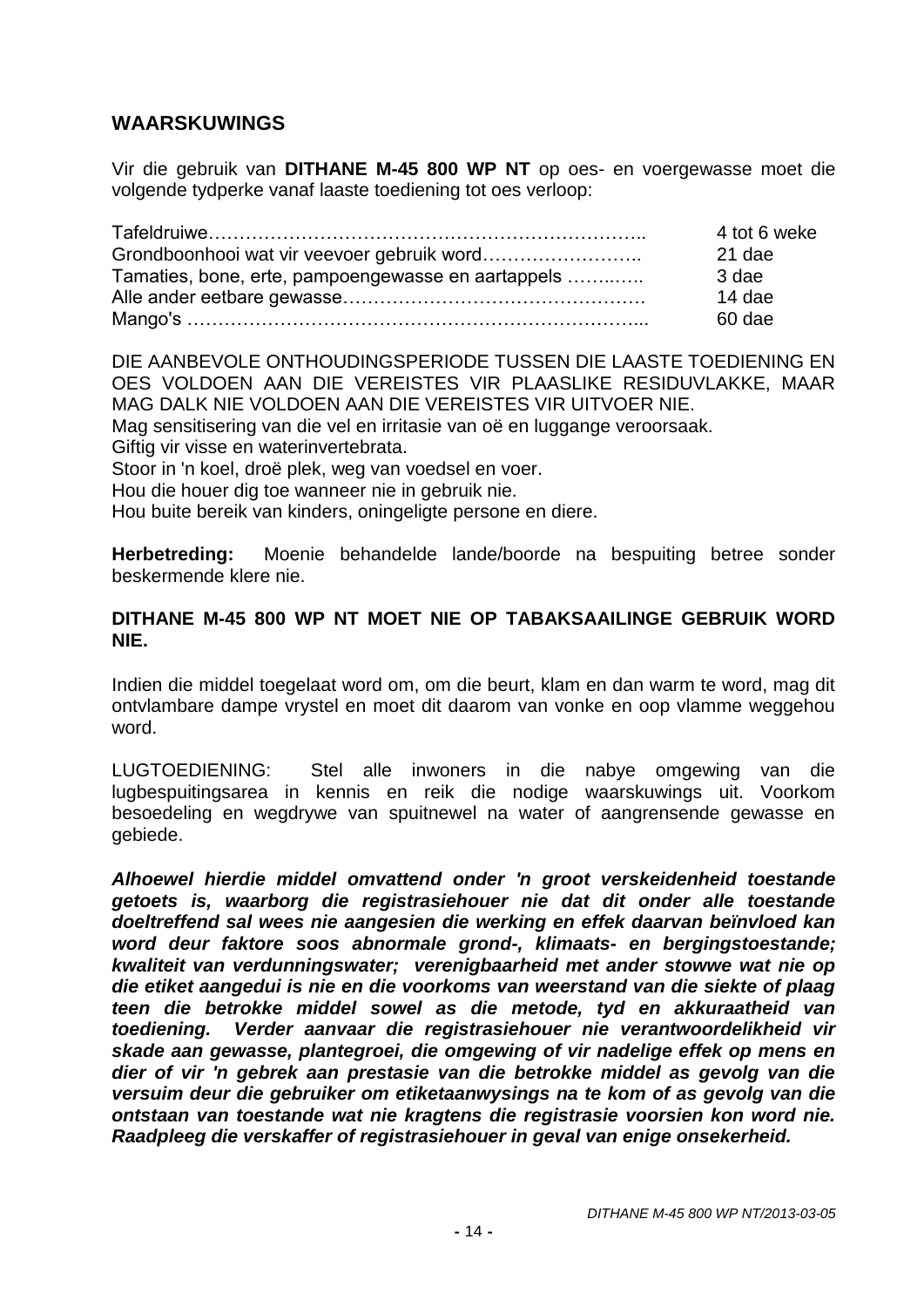# **VOORSORGMAATREËLS**

Vermy aanraking met die vel, oë en klere sowel as inaseming van die stof of spuitnewel.

Dra gesigsmasker en rubberhandskoene wanneer produk gemeng word.

Was deeglik met seep en water na toediening en in die geval van oogbesoedeling, spoel die oë deeglik met groot hoeveelhede koue water en kry mediese hulp indien nodig.

Was besoedelde klere.

Houers moet goed leeggemaak word voor dit weggegooi word. Skud deeglik oor meng- of spuittenk uit voor die leë houer vernietig word.

Moet nie oor water spuit nie of toelaat dat die spuitstof oorwaai om water of aangrensende gebiede nie onder behandeling nie, te besoedel.

Vernietig die leë houer deur dit te perforeer, plat te trap en te begrawe en moet dit vir geen ander doel gebruik nie. Leë houer moenie verbrand word nie.

Maak toedieningsapparaat skoon na gebruik en raak van waswater ontslae waar dit nie gewasse, weiding, riviere, damme of enige ander waterbronne sal besoedel nie.

Voorkom besoedeling van voedsel, voer, eetgerei en drinkwater.

## **LUGTOEDIENING**

Lugtoediening mag slegs deur 'n geregistreerde lugbespuitingsoperateur met 'n geregistreerde en korrek gekalibreerde vliegtuig volgens die instruksies van SANS Kode 10118 (Aerial Application of Agricultural Remedies) gedoen word. Dit is belangrik om te verseker dat die spuitmengsel eweredig oor die teikenarea versprei word en dat die verlies aan spuitmengsel tydens toediening tot 'n minimum beperk word. Die volgende kriteria moet nagekom word.

## **Toerusting**

- Gebruik geskikte atomiseringsapparaat (hidroliese of roterende spuitkoppe) wat die vereiste druppelgrootte en bedekking van die teiken sal produseer, maar wat die minste verlies van produk deur wegdrywing sal verseker.
- Die operateur moet 'n spuitstelsel gebruik wat 'n druppelspektrum met die kleinste moontlike relatiewe span sal produseer.
- Al die spuitkoppe en atomiseerders moet in die binneste 75% van die vlerkspan geplaas word om die beweging van druppels in die vlerkvorteks in te beperk.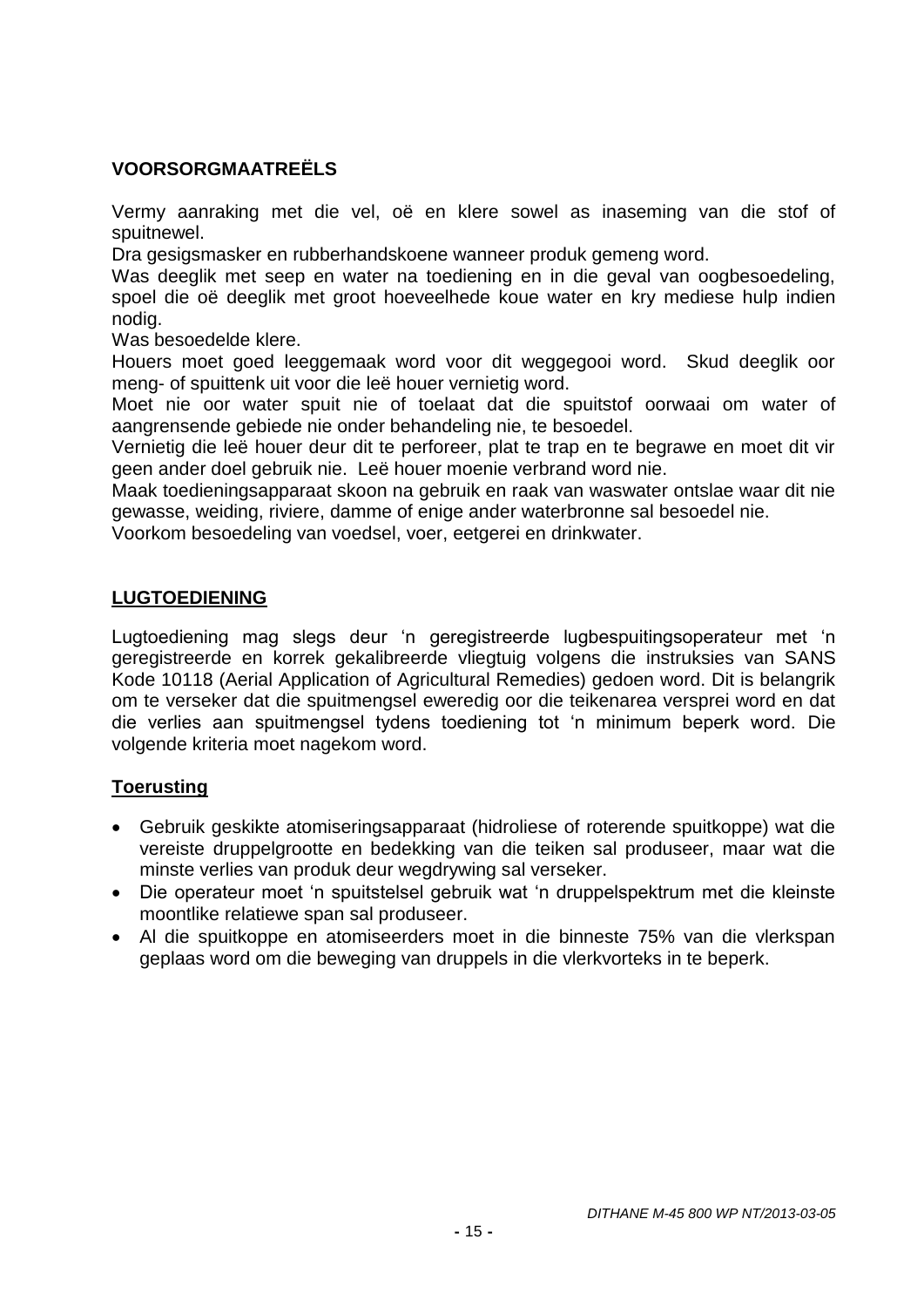# **Toedieningsvereistes**

- 'n Minimum volume van 30  $\ell$  spuitmengsel per ha word aanbeveel. Aangesien hierdie produk nie teen 'n verlaagde spuitvolume getoets is nie, kan die registrasiehouer nie effektiwiteit waarborg of verantwoordelik gehou word vir enige nadelige effek indien hierdie produk teen 'n laer volume as hierbo aanbeveel, uit die lug toegedien word nie.
- 'n Druppelbedekking van 30 40 druppels per vk cm moet op die teikenarea herwin word.
- 'n Druppelspektrum met 'n VMD van 250 280 mikron word aanbeveel. Verseker dat die produksie van fyn druppels, die wat kleiner as 150 mikron is, tot 'n minimum beperk word.
- Die hoogte van die spuitbalk moet tussen 3 en 4m bo die teiken gehandhaaf word.
- Moet nie spuit wanneer die vliegtuig aan die bopunt van 'n draai is of tydens 'n duik of terwyl dit uitklim of draai nie.
- Dien toe voordat die gewas te ruig word aangesien die druppelbedekking op die plante sal verminder word.

## **Meteorologiese Toestande**

- Die verskil tussen die nat- en droëbollesing, soos met 'n swaaihigrometer bepaal, moet nie 8 °C oorskry nie.
- Moenie toedien tydens turbulente en onstabiele weerstoestande of gedurende die hitte van die dag wanneer styg en dalende konveksie windbeweging plaasvind nie.
- Moenie toedien onder temperatuur inversie toestande (deur bo of binne die inversie laag te spuit) nie.
- Moenie spuit indien die windspoed 15 km per uur oorskry nie.

## **Algemeen**

- Sorg dat die lande akkuraat gemerk is en die spuitoperateur presies weet watter lande gespuit moet word.
- Verkry 'n versekering van die spuitoperateur dat aan die bogenoemde vereistes voldoen sal word.

## **GEBRUIKSAANWYSINGS: Gebruik slegs soos aangedui**

## **VERENIGBAARHEID**

**DITHANE M-45 800 WP NT** kan met die meeste swam- en insektemiddels gemeng word, maar moenie in mengsels met alkaliese middels bv. Kalkswael en Bordeaux mengsels, gebruik word nie. Moenie **DITHANE M-45 800 WP NT** saam met Kalsiumarsenaat of Ureum op sitrus gebruik nie.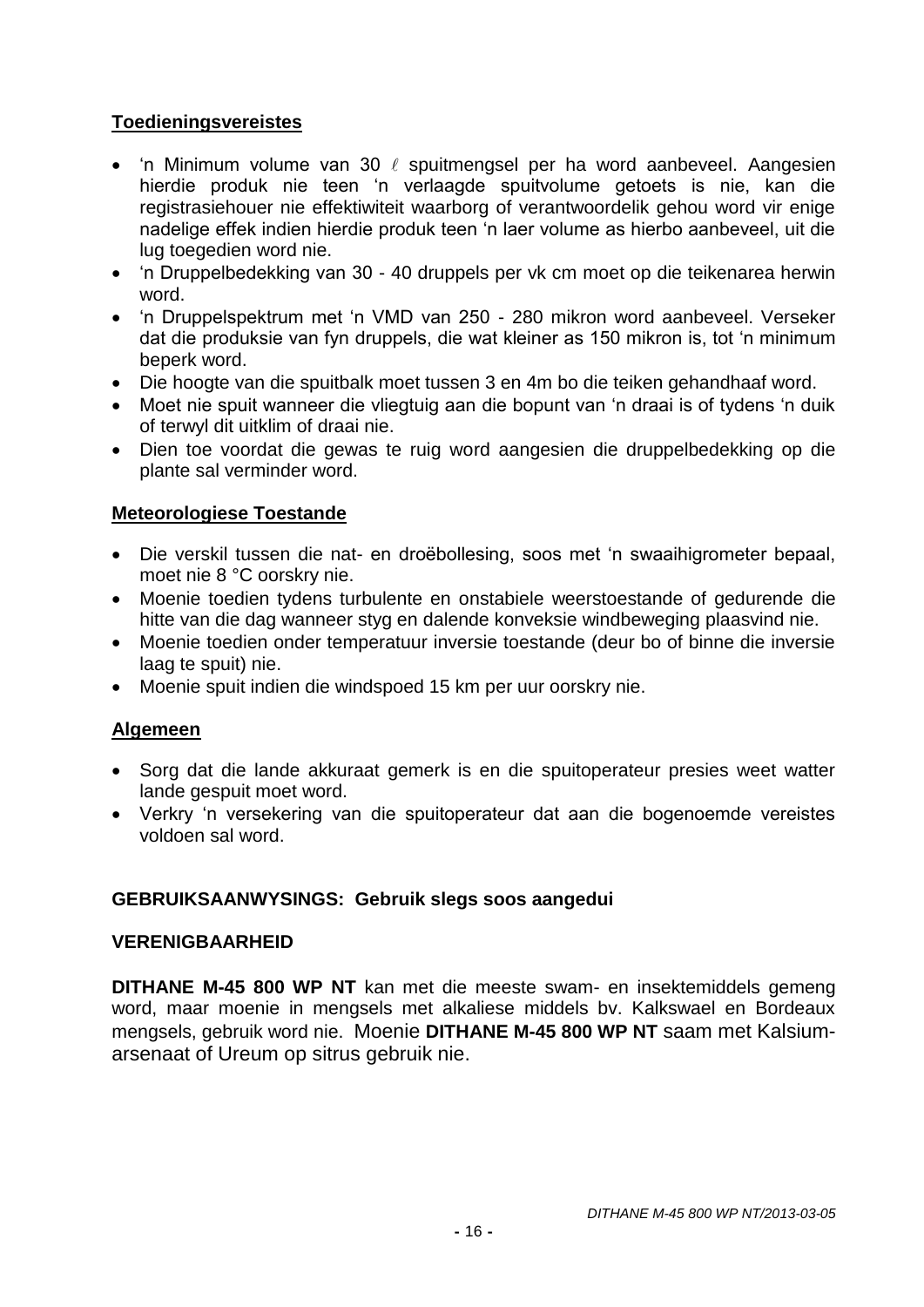## **MENGINSTRUKSIES**

Maak eers die spuittenk half vol met water. Meng die aanbevole hoeveelheid **DITHANE M-45 800 WP NT** eers met 'n bietjie water tot 'n dik room, voeg meer water by, roer deeglik en voeg dan in die spuittenk, terwyl die spuittenk verder gevul word.

Wanneer in mengsels saam met emulgeerbare konsentrate gebruik word, is dit noodsaaklik om eers die **DITHANE M-45 800 WP NT** in die spuittenk te vermeng soos hierbo beskryf. Die emulsifiseerbare konsentraat moet dan laastens bygevoeg word terwyl die spuitmengsel in die tenk deeglik geroer word. Dit is altyd raadsaam om ook die emulgeerbare konsentraat eers vooraf met 'n klein hoeveelheid water te vermeng voordat dit in die tenk by die spuitmengsel gevoeg word. Mengsel in spuittenk moet voortdurend geroer word tydens bespuiting.

## **TOEDIENINGSAANWYSINGS**

Nota: **DITHANE M-45 800 WP NT** is 'n voorkomende kontak-swamdoder en moet daarom, waar moontlik, voor verwagte infeksieperiodes toegedien word, of in 'n gereelde programbespuiting aangewend word. Dit is belangrik om 'n program te volg en indien aansielike reënval ervaar word, moet produk weer gespuit word.

**Sagtevrugte: DITHANE M-45 800 WP NT** kan as hoë of *lae volume (LV)* bespuiting toegedien word mits die konsentrasie *(LV)* nie 4x die van hoë volume oorskry nie. Dosis per ha moet volgens die formule vir "*Hoë volume Behoefte" (HVB)* bereken word, deur van die "*Unrath-formule"* "*Boom-Ry-Volume*" (BRV) gebruik te maak.

**BRV** = Boomhoogte (BH)\* x Boomwydte (BW)\* x 937 = **HVB in liters per ha** Afstand tussen rye (RW)

\*(Boomhoogte en boomwydte soos tydens volle somergroei gemeet)

**Riglyne vir Toedieningsvolumes (TV) by verskillende ontwikkellingstadiums en bepaling van dosis per ha, gebaseer op Hoë Volume Behoefte (HVB)**

| Bot tot Volblom:                                                                                          | TV.        | $\mathbf{r}$ and $\mathbf{r}$ | 60 % x HVB                |
|-----------------------------------------------------------------------------------------------------------|------------|-------------------------------|---------------------------|
| 75 % Blomblaarval tot Een maand later<br>(mid-groeiseisoen)<br>Mid Groeiseisoen tot Na Oes, Voor Blaarval | TV.<br>TV. | and the state of the          | 80 % x HVB<br>100 % x HVB |
|                                                                                                           |            | $\mathbf{r} = \mathbf{r}$     |                           |

**Dosis per ha =** *(HVB) Liters per ha x Dosis per 100 100*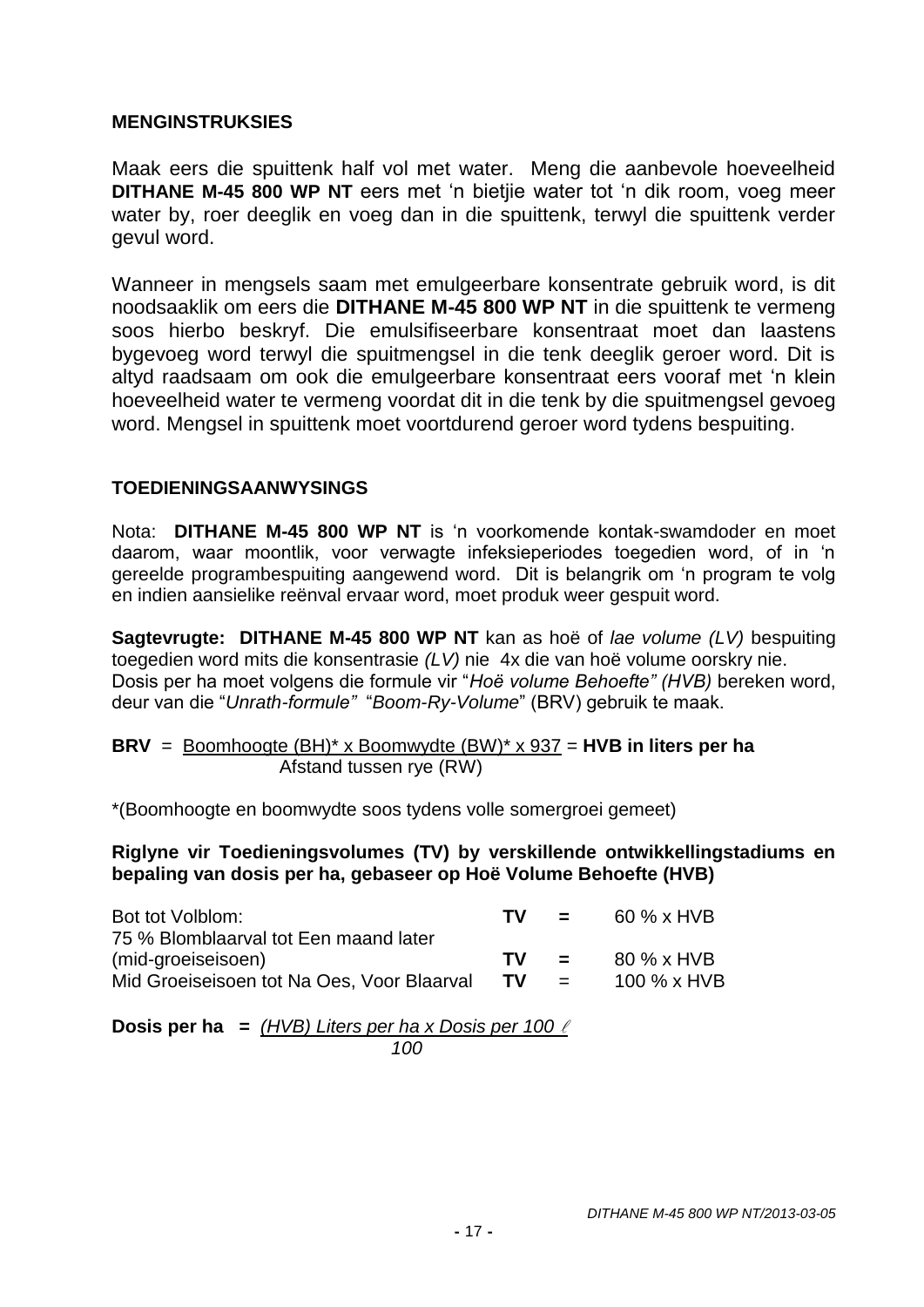**Wingerde:** Die hoeveelheid **DITHANE M-45 800 WP NT** per ha benodig moet volgens ooreenkomstige behoefte vir hoë volume bespuiting bereken word. Gebruik die volgende as riglyn vir druiwe.

| Groeistadium                       | Hoë Volume Spuitmengsel in ℓ per ha |                    |
|------------------------------------|-------------------------------------|--------------------|
|                                    | Wyndruiwe                           | <b>Tafeldruiwe</b> |
| Lootlengte 2.5 cm tot 25 cm        | $250 - 500$                         | $500 - 750$        |
| 25 cm Lootlengte tot net voor blom | $500 - 750$                         | 750 - 1000         |
| Blom tot ertjiekorrel-stadium      | 750 - 1000                          | $1000 - 1200$      |
| Ertjiekorrel-stadium tot oestyd    | $1000 - 1200$                       | $\star$            |

\*Moet nie op tafeldruiwe toedien na ertjie-korrel grootte nie.

**Opmerking:** Toediening van DITHANE M-45 800 WP NT moet voor oorhoofse besproeiing of verwagte infeksieperiodes (reën) gemaak word.

| <b>GEWAS EN SIEKTE</b>                                      | <b>DOSIS</b>                      | <b>OPMERKINGS</b>                                                                                                                                                                                                                                                                  |
|-------------------------------------------------------------|-----------------------------------|------------------------------------------------------------------------------------------------------------------------------------------------------------------------------------------------------------------------------------------------------------------------------------|
| <b>AARTAPPELS</b><br>Vroeë- en Laatroes                     |                                   | Toediening kan in Lae- of Hoë Volume<br>geskied. Toedienings moet elke 7 - 10<br>dae en na reën herhaal word                                                                                                                                                                       |
|                                                             | $200 - 300$ g/100 $\ell$<br>water | Hoë Volume: Begin spuit na opkoms<br>met 500 $\ell$ spuitmengsel/ha en verhoog<br>volume tot minstens 1000 l/ha na mate<br>plantloof vermeerder.                                                                                                                                   |
|                                                             | $2 - 3$ kg/ha                     | Lae Volume: Gebruik slegs geskikte<br>apparaat en dien toe in 200 - 300 $\ell$<br>water per ha.                                                                                                                                                                                    |
|                                                             |                                   | <b>Lugbespuiting:</b> Dien toe in 30 $\ell$<br>water/ha. Gebruik die hoër dosis vanaf<br>6 weke na opkoms, of wanneer<br>bevorderlike toestande<br>siekte-<br>vir<br>ontwikkeling voorkom.                                                                                         |
| Fusarium-droë<br>verrotting en Gewone<br><b>Skurfsiekte</b> | 300 g/100 $\ell$ water            | Slegs vir gebruik by saadaartappels:<br>Doop die hele- of gesnyde moere in die<br>suspensie. Laat afdroog en berg<br>daarna onder koel en goed deurlugte<br>toestande in siektevrye massahouers.<br>Vervang doopsuspensie gereeld veral<br>as die aartappels 'n laag grond op het. |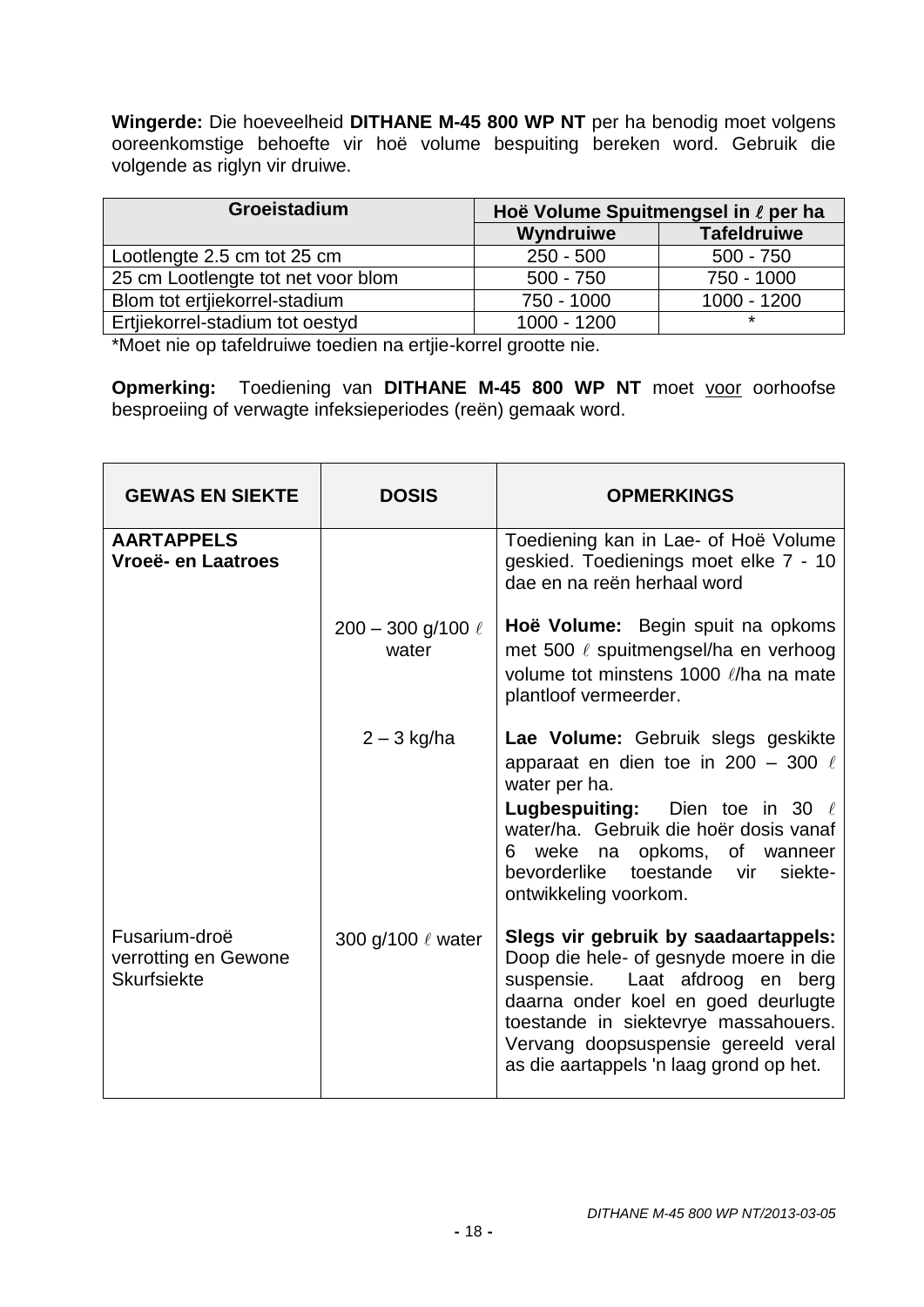| <b>GEWAS EN SIEKTE</b>                                                      | <b>DOSIS</b>                                                                                                  | <b>OPMERKINGS</b>                                                                                                                                                                                                                                                                                                                                                                                                                                                                                                    |
|-----------------------------------------------------------------------------|---------------------------------------------------------------------------------------------------------------|----------------------------------------------------------------------------------------------------------------------------------------------------------------------------------------------------------------------------------------------------------------------------------------------------------------------------------------------------------------------------------------------------------------------------------------------------------------------------------------------------------------------|
| APPELKOSE,<br><b>PERSKES EN PRUIME</b><br><b>Bruinroes</b>                  | 150 g/100 $\ell$ water<br><b>NOTA: Die dosis</b><br>per ha moet<br>volgens die<br>formule bo<br>bereken word. | Winterreënvalstreek: Begin toediening<br>net na blom en herhaal elke 14 dae tot<br>einde November.<br>Dien weer na-oes, gedurende Februarie<br>toe en herhaal 3 - 4 weke later. Sien<br>ook aanbevelings vir Gomvlek<br>Somerreënvalstreek:<br>Dien<br>vanaf<br>middel Februarie toe. Herhaal met<br>tussenposes van 10 - 14 dae indien<br>nodig.                                                                                                                                                                    |
| Gomvlek                                                                     | 150 g/100 $\ell$ water<br>NOTA: Die dosis<br>per ha moet<br>volgens die<br>formule bo<br>bereken word.        | 1. Herfs: Net na oes.<br>2. Herfs: 75 % blaarval.<br>3. Lente: Koper bespuiting as bome<br>begin bot.<br>4. Lente: 80 % blomblaarval.<br>5 & 6. Twee verdere toedienings met<br>tussenposes van 14 dae indien nodig.<br>Vir pruime begin spuit vanaf middel<br>Desember en dien 2 bespuitings toe<br>met tussenposes van 10 dae.                                                                                                                                                                                     |
| <b>APPELKOSE EN</b><br><b>PERSKES</b><br>Appelkoos en<br>Perskesproetsiekte | 150 g/100 $\ell$ water<br>NOTA: Die dosis<br>per ha moet<br>volgens die<br>formule bo<br>bereken word.        | Winterreënvalstreek: Dien toe vanaf<br>75 - 100 % blomblaarval en weer 14<br>Gedurende nat seisoene<br>dae later.<br>moet toedienings op laat kultivars<br>maandeliks herhaal word.<br>Somerreënvalstreek:<br>Eerste<br>toediening 3 weke na blomblaarval en<br>herhaal weer 14 dae later. Gedurende<br>nat seisoen moet toedienings op laat<br>kultivars maandeliks herhaal word.<br>L.W. Moenie meer as 6 bespuitings<br>DITHANE M-45 800 WP<br><b>NT</b><br>van<br>gedurende die tyd van vrugdrag toedien<br>nie. |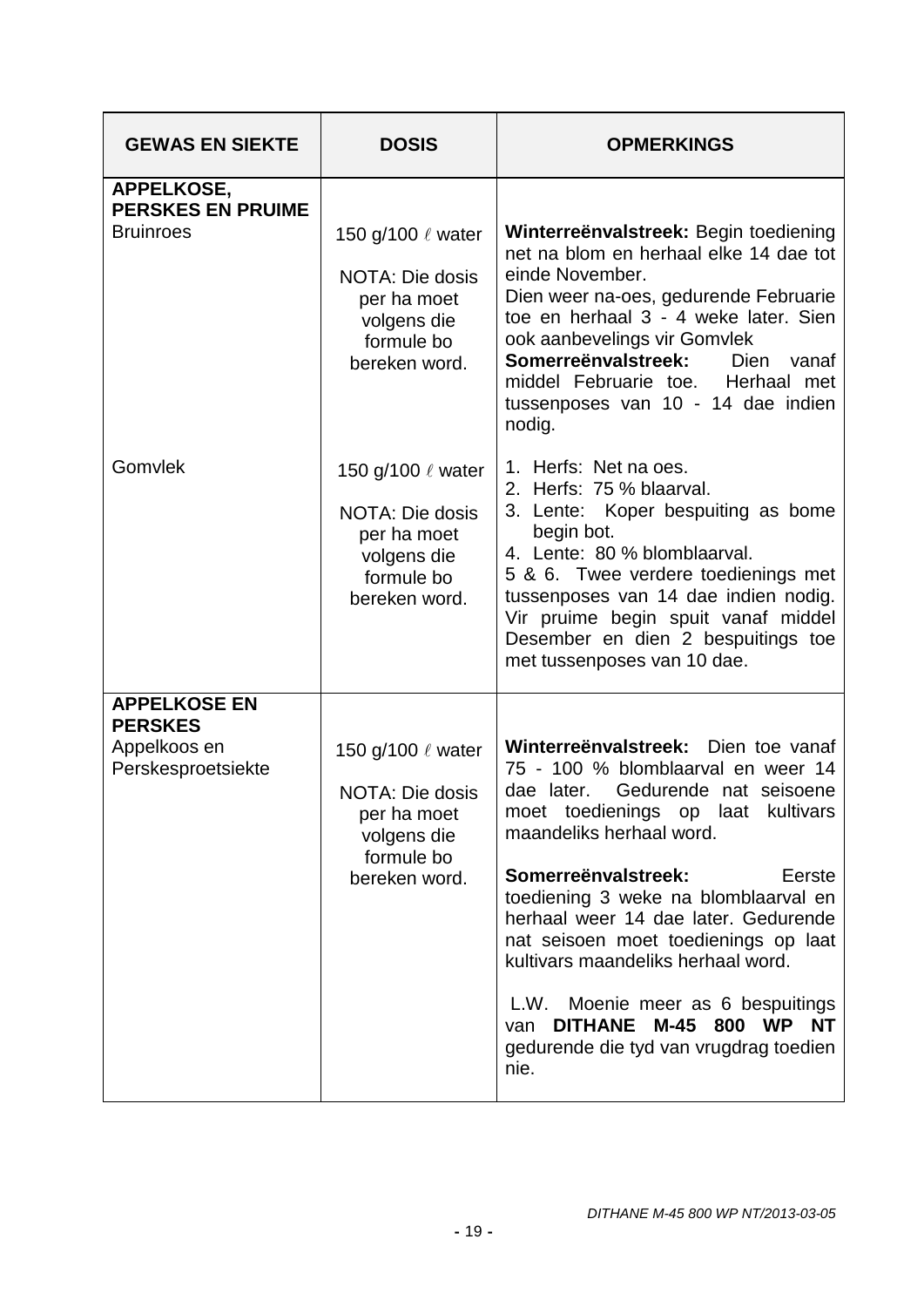| <b>GEWAS EN SIEKTE</b>                                                       | <b>DOSIS</b>      | <b>OPMERKINGS</b>                                                                                                                                                                                                                                                                                                                                                                                                                                                                                                                                     |
|------------------------------------------------------------------------------|-------------------|-------------------------------------------------------------------------------------------------------------------------------------------------------------------------------------------------------------------------------------------------------------------------------------------------------------------------------------------------------------------------------------------------------------------------------------------------------------------------------------------------------------------------------------------------------|
| <b>YOUNG- EN</b><br><b>BOYSENBESSIES</b><br>Donsige Skimmel en<br>Antraknose | 200 g/100 l       | Antraknose: Begin spuit sodra die<br>eerste blomme verskyn en herhaal elke<br>7 - 10 dae.<br>Donsige Skimmel: Begin spuit<br>wanneer die eerste tekens van siekte<br>opgemerk word. Herhaal elke 7 - 10<br>dae totdat kanse vir gereelde reën<br>afneem. Spuit voldoende water om 'n<br>deeglike benatting te verseker (500 -<br>2000 / spuitmengsel/ha, afhangend van<br>plantdigtheid en loofontwikkeling).                                                                                                                                         |
| <b>APPELS EN PERE</b><br>Skurfsiekte en Septoria<br>blaarvlek                | 150 g/100 ℓ water | Kan beide as voor- en nablom<br>bespuitings toegedien word.<br>Voor-blom: Begin met bespuitings<br>wanneer die groenpunt stadium bereik<br>word. Herhaal elke 7 dae tot aan die<br>einde van die blom periode.<br>Na-blom: Dien onmiddellik na blom toe<br>en herhaal met 7 - 14 dae tussenposes<br>totdat die risiko vir skurfsiekte<br>besmettings as gevolg van gereelde<br>reën (infeksieperiodes) afneem.<br>Herhaal bespuitings daarna maandeliks<br>tot en met oes om die ontwikkeling van<br>skurfsiekte op vrugte tydens stoor te<br>beperk. |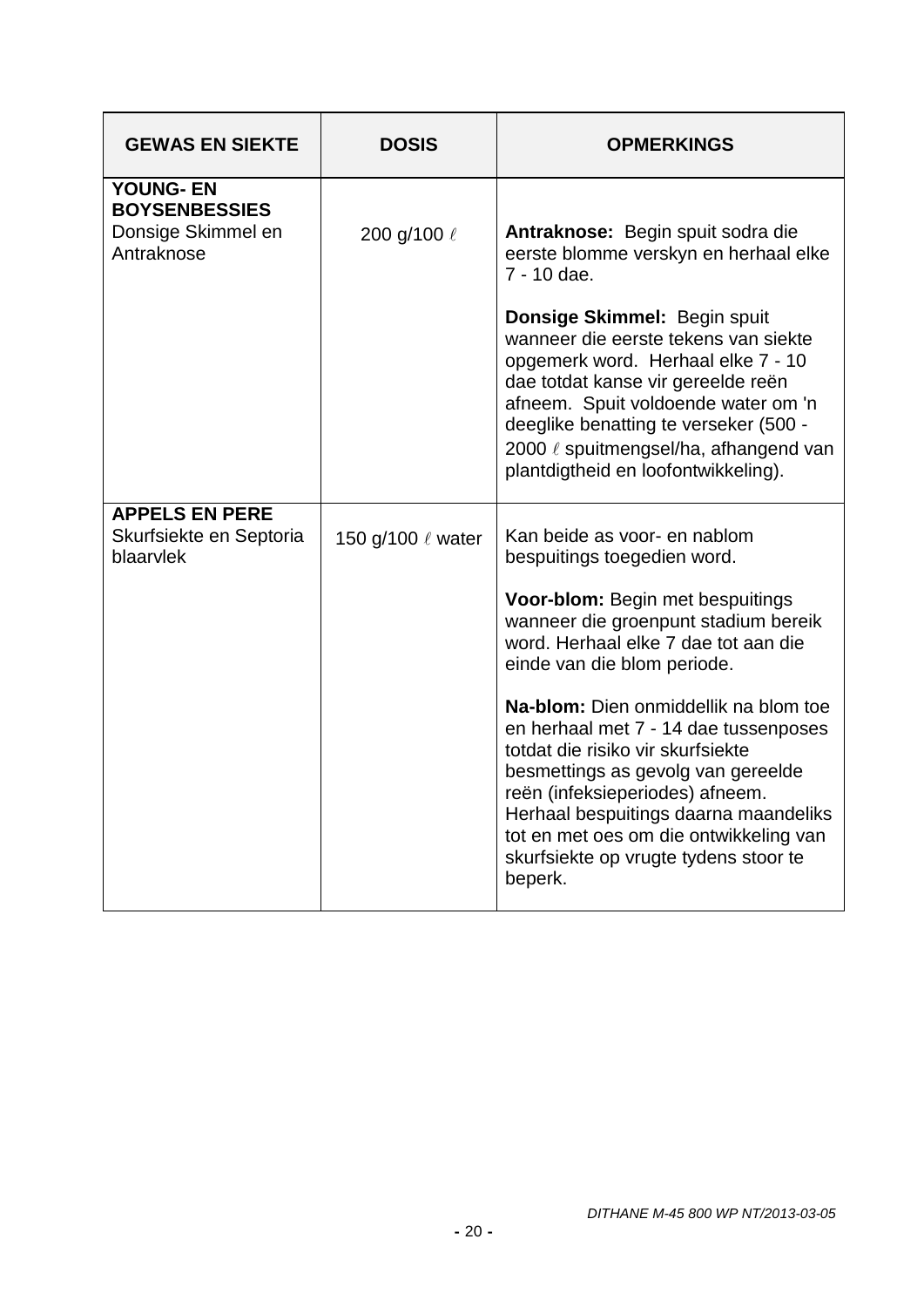| <b>GEWAS EN SIEKTE</b>                                                                                           | <b>DOSIS</b>            | <b>OPMERKINGS</b>                                                                                                                                                                                                                                                                                                                              |
|------------------------------------------------------------------------------------------------------------------|-------------------------|------------------------------------------------------------------------------------------------------------------------------------------------------------------------------------------------------------------------------------------------------------------------------------------------------------------------------------------------|
| <b>APPELS EN PERE</b><br>Skurfsiekte en Septoria<br>blaarvlek                                                    |                         | DITHANE M-45 800<br><b>WP</b><br>NT.<br>is<br>verenigbaar met meeste<br>sistemiese<br>swamdoders vir die behandeling van<br>skurfsiekte. (Sien etikette van produkte<br>wat gebruik word).                                                                                                                                                     |
| $(2 lb. in 100 gal. Water = 1 oz. in 3 gal. Water)$<br>30 gram (1 ons.) = 3 gelykvol eetlepels deurlugte poeier. |                         | LET WEL: 200 g DITHANE M-45 800 WP NT in 100 $\ell$ water = 30 gram/15 $\ell$ water.                                                                                                                                                                                                                                                           |
| <b>KWEPERS</b><br><b>Swartvlek</b>                                                                               | 125 g/100 l<br>water    | Begin bespuitings by groenpuntstadium.<br>Herhaal weekliks tot 75 % blomblaarval.<br>Herhaal na 75 % blomblaarval in 10 -<br>14 dae intervalle, totdat die kanse vir<br>reën (infeksieperiodes) afneem.                                                                                                                                        |
| <b>WINGERDE</b><br>Donsige skimmel<br>(Plasmopara viticola)                                                      | 200 g/ 100 $\ell$ water | Dien die eerste bespuiting toe wanneer<br>die jong lote 'n lengte van 10 cm bereik<br>het. Verdere bespuitings, moet met<br>tussenposes van 7 - 10 dae toegedien<br>word, afhangend van weerstoestande<br>gunstig vir donsskimmelbesmettings,<br>Gebruik die riglyne onder "Toedienings-<br>aanduidings" om dosis per ha benodig<br>te bepaal. |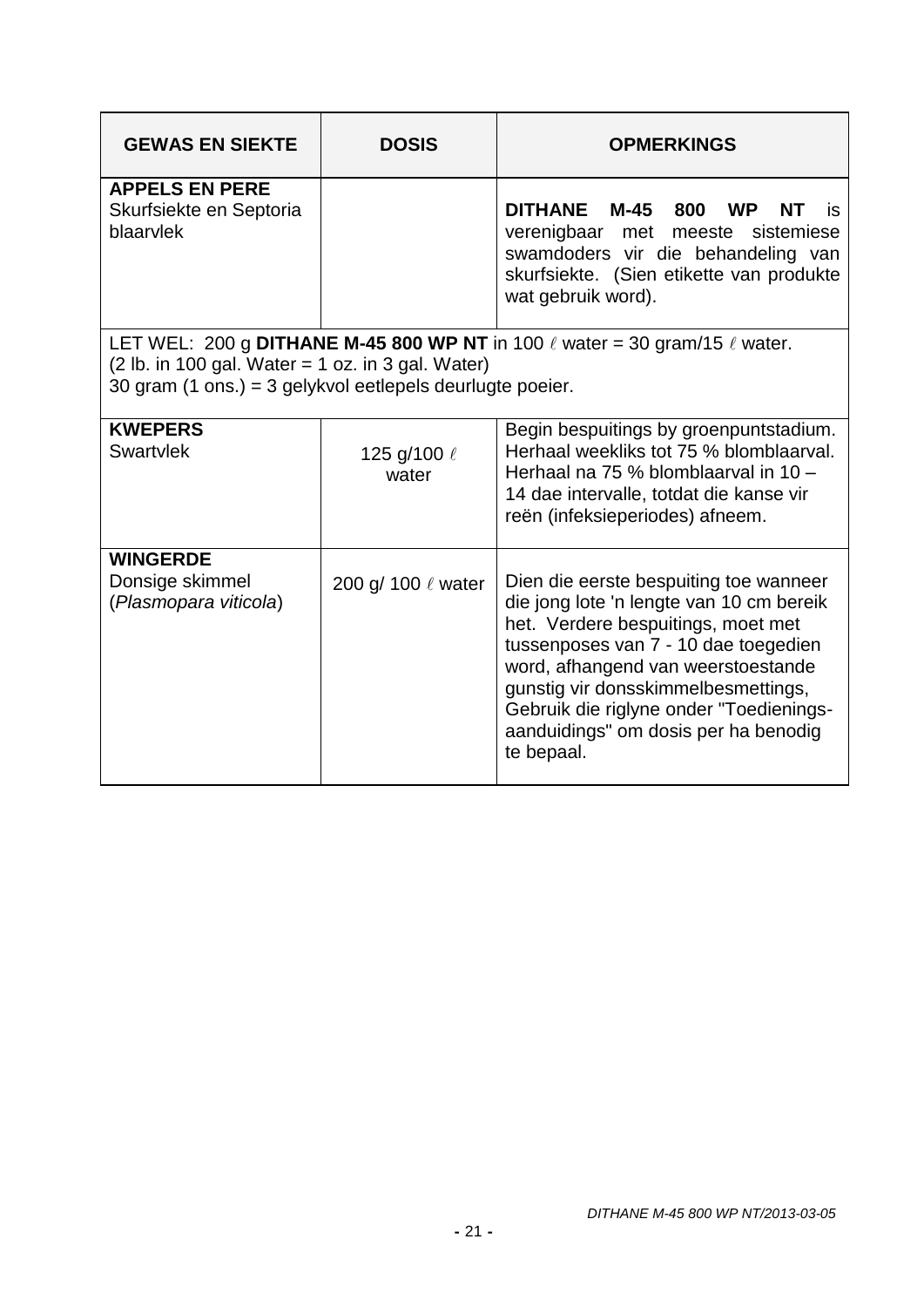| <b>GEWAS EN SIEKTE</b>                                              | <b>DOSIS</b>      | <b>OPMERKINGS</b>                                                                                                                                                                                                                                                                                                                                                                                                                                                                                                                                      |
|---------------------------------------------------------------------|-------------------|--------------------------------------------------------------------------------------------------------------------------------------------------------------------------------------------------------------------------------------------------------------------------------------------------------------------------------------------------------------------------------------------------------------------------------------------------------------------------------------------------------------------------------------------------------|
| <b>WINGERDE (verv.)</b><br>Streepvleksiekte<br>(Phomopsis viticola) | 200 g/100 ℓ water | Dien die eerste bespuiting toe wanneer<br>die lote 'n lengte van 0,5 tot 1 cm bereik.<br>Dien 3 - 4 maal voor blom toe met<br>tussenposes van 7 - 10 dae. Maak<br>seker dat die jong lootjies deeglik met<br>spuitstof bedek word. Sien Donsige<br>Skimmel vir gelyktydige beheer.<br>Nota: Behandelings van DITHANE M-<br><b>WP</b><br>45<br>800<br><b>NT</b><br>moet<br>voor<br>sprinkelbesproeiing of verwagte reën<br>(infeksieperiodes) geskied.<br>Gebruik die riglyne onder "Toedienings-<br>aanduidings" om dosis per ha benodig<br>te bepaal. |
| <b>TAMATIES</b><br>Vroeë- en Laatroes en<br>Septoria Blaarvlek      | 200 g/100 & water | Gebruik 500 ℓ spuitmengsel per ha kort<br>na verplanting en vermeerder die<br>volume spuitmengsel na 3000 l/ha na<br>gelang die plante groter word.<br><b>NOTA: DITHANE M-45 800 WP NT</b><br>kan ook op tamatiesaailinge gebruik<br>word.                                                                                                                                                                                                                                                                                                             |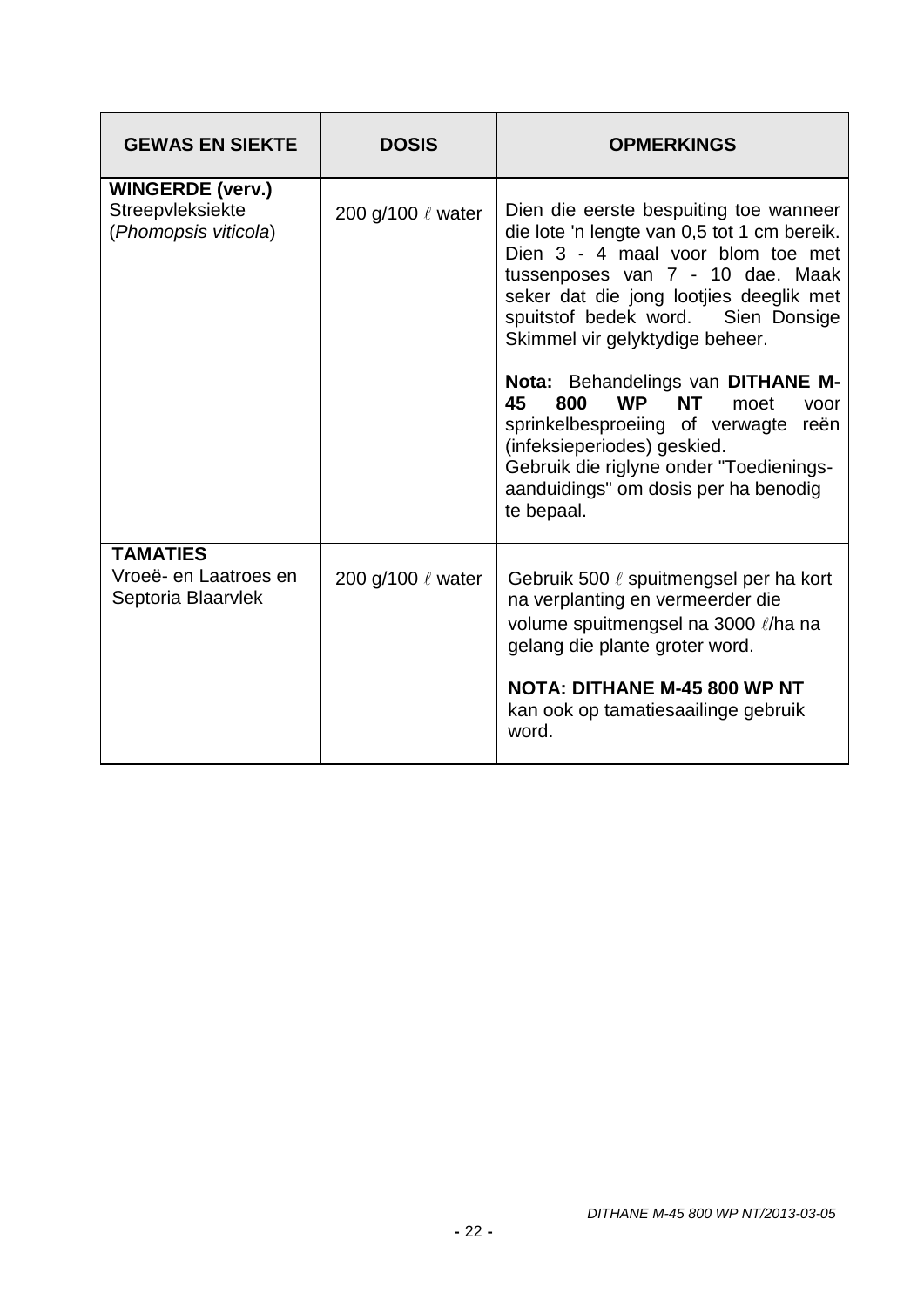| <b>GEWAS EN SIEKTE</b>                                      | <b>DOSIS</b>                                                                                         | <b>OPMERKINGS</b>                                                                                                                                                                                                                                                                                     |
|-------------------------------------------------------------|------------------------------------------------------------------------------------------------------|-------------------------------------------------------------------------------------------------------------------------------------------------------------------------------------------------------------------------------------------------------------------------------------------------------|
| <b>GRONDBONE</b><br>Cercospora en<br>Phyllosticta Blaarvlek | Droëland:<br>400 g/100 $\ell$ water                                                                  | Gebruik 400 tot 500 ℓ spuitmengsel per<br>ha. Begin spuit met die eerste tekens<br>van die siektes wat by die basis van die<br>plante verskyn en dien 5-bespuitings<br>met tussenposes van 14 dae toe.                                                                                                |
|                                                             | <b>Besproeide</b><br>lande:<br>300 g/100 $\ell$ water                                                | Gebruik 1 000 $\ell$ spuitmengsel per ha.<br>Begin spuit met die eerste tekens van<br>siektes wat by die basis van die plante<br>verskyn en dien 5 bespuitings met<br>tussenposes van 14 dae toe.                                                                                                     |
| <b>MANGO'S</b><br>Antraknose                                | 200 g/100 ℓ water                                                                                    | Dien die eerste bespuiting toe wanneer<br>die panikula verskyn, maar voor die<br>bloeisels oopgaan. Dien die tweede<br>bespuiting toe met vrugset en herhaal<br>daarna met tussenposes van 14 tot<br>21 dae. Staak bespuiting van<br>DITHANE M-45 800 WP NT wanneer<br>vrugte gholfbalgrootte bereik. |
| <b>PIESANGS</b><br>Sigatokasiekte<br>(Cercospera musae)     | 2,5 kg/100 ℓ water<br>plus 2,5 $\ell$ BP<br><b>Spray Mist</b><br>(minerale olie)<br>(Reg. No. L6352) | Wend aan as 'n lae volume toediening.<br>Eerste bespuiting aan die einde van<br>November en herhaal elke 26 dae tot<br>na die reënseisoen.                                                                                                                                                            |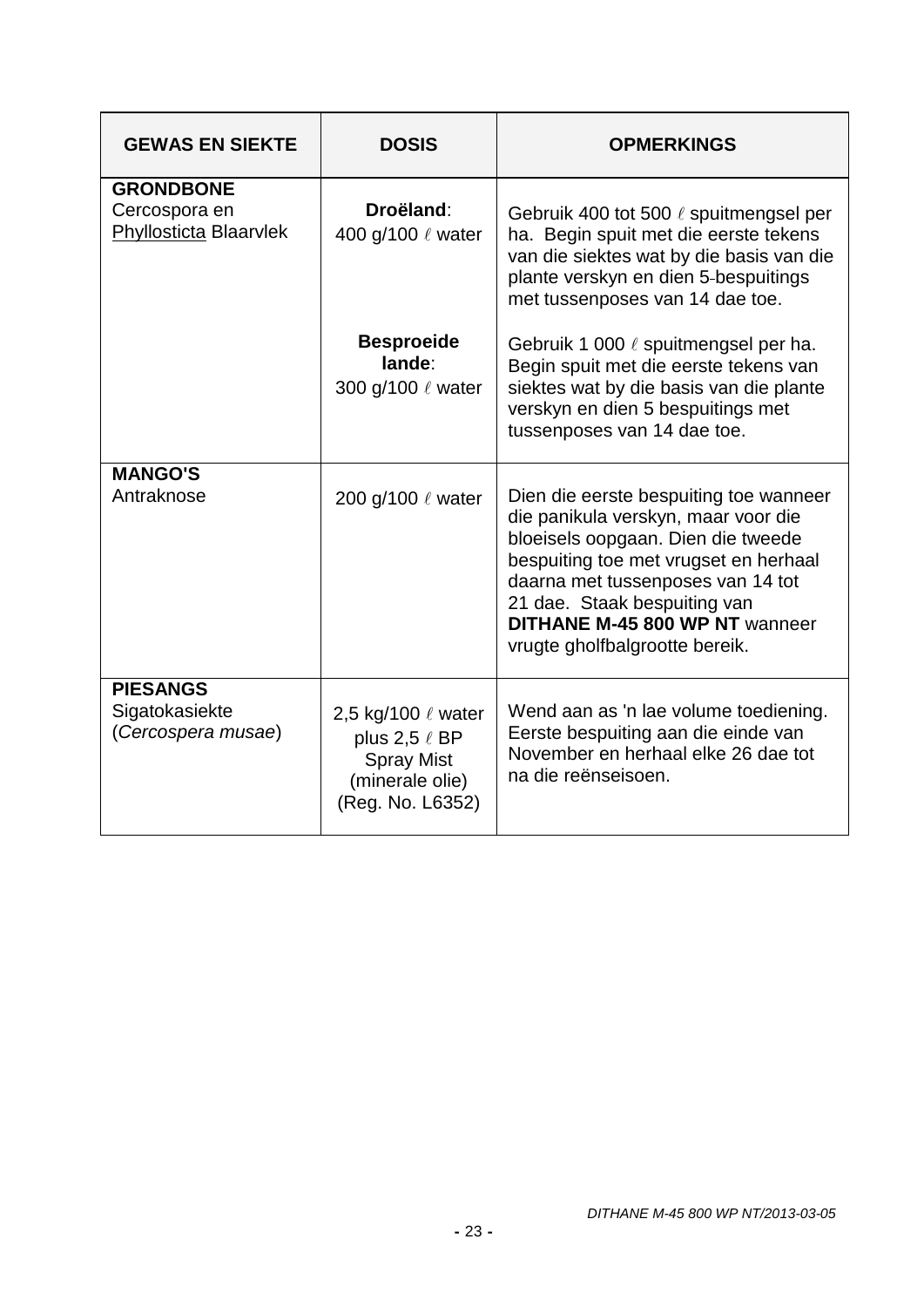| <b>GEWAS EN SIEKTE</b>                 | <b>DOSIS</b>                                                                                                                                                                                                                                                                 | <b>OPMERKINGS</b>                                                                                                                                                                                                                                                                                                                                                                                                                                                                                 |
|----------------------------------------|------------------------------------------------------------------------------------------------------------------------------------------------------------------------------------------------------------------------------------------------------------------------------|---------------------------------------------------------------------------------------------------------------------------------------------------------------------------------------------------------------------------------------------------------------------------------------------------------------------------------------------------------------------------------------------------------------------------------------------------------------------------------------------------|
| <b>SITRUS</b><br>Swartvlek en Melanose | (a) 200 g/100 $\ell$<br>water                                                                                                                                                                                                                                                | Wanneer normale reënval gedurende<br>Julie tot September voorkom, spuit<br>gedurende die derde week in Oktober<br>en herhaal drie keer met tussenposes<br>van 25 dae                                                                                                                                                                                                                                                                                                                              |
|                                        |                                                                                                                                                                                                                                                                              | $\overline{Of}$                                                                                                                                                                                                                                                                                                                                                                                                                                                                                   |
|                                        | (b) 200 g/100 $\ell$<br>water vir die<br>eerste twee<br>bespuitings dan<br>150 g /100 $\ell$ water<br>plus 600 ml ligte/<br>medium minerale<br>olie<br>of 'n<br>geregistreerde<br>benatter, bv.<br>*Wetcit benatter<br>teen 100 mℓ vir<br>die latere 2 tot 3<br>bespuitings. | Wanneer bo-normale reënval<br>gedurende Julie tot September<br>voorkom, spuit na volle blomblaarval en<br>herhaal 4 keer met tussenposes van 25<br>dae.                                                                                                                                                                                                                                                                                                                                           |
| Sitrusroesmyt                          | 75 g/100 ℓ water                                                                                                                                                                                                                                                             | Dien as 'n vol dekbespuiting in die lente<br>toe. 'n DITHANE M-45 800 WP NT<br>program teen swartvlek sal ook<br>roesmyt beheer.                                                                                                                                                                                                                                                                                                                                                                  |
| Sitrussilwermyt                        | 200 g/100 $\ell$ water                                                                                                                                                                                                                                                       | Hierdie plaag kan skilverruwing van<br>suurlemoene en pomelo's gedurende<br>die periode 5 - 7 weke na blomblaarval<br>veroorsaak. Dien toe as 'n voldek<br>bespuiting om sodoende die blare en<br>vrugte deeglik met spuitstof te bedek<br>sodra die eerste myte waargeneem<br>word. Alternatiewelik, kan vir bome<br>waar daar die vorige seisoen 'n<br>probleem was, by blomblaarval<br>toegedien word. In die geval van<br>suurlemoene is die vruggies van<br>somerblomme die mees vatbaarste. |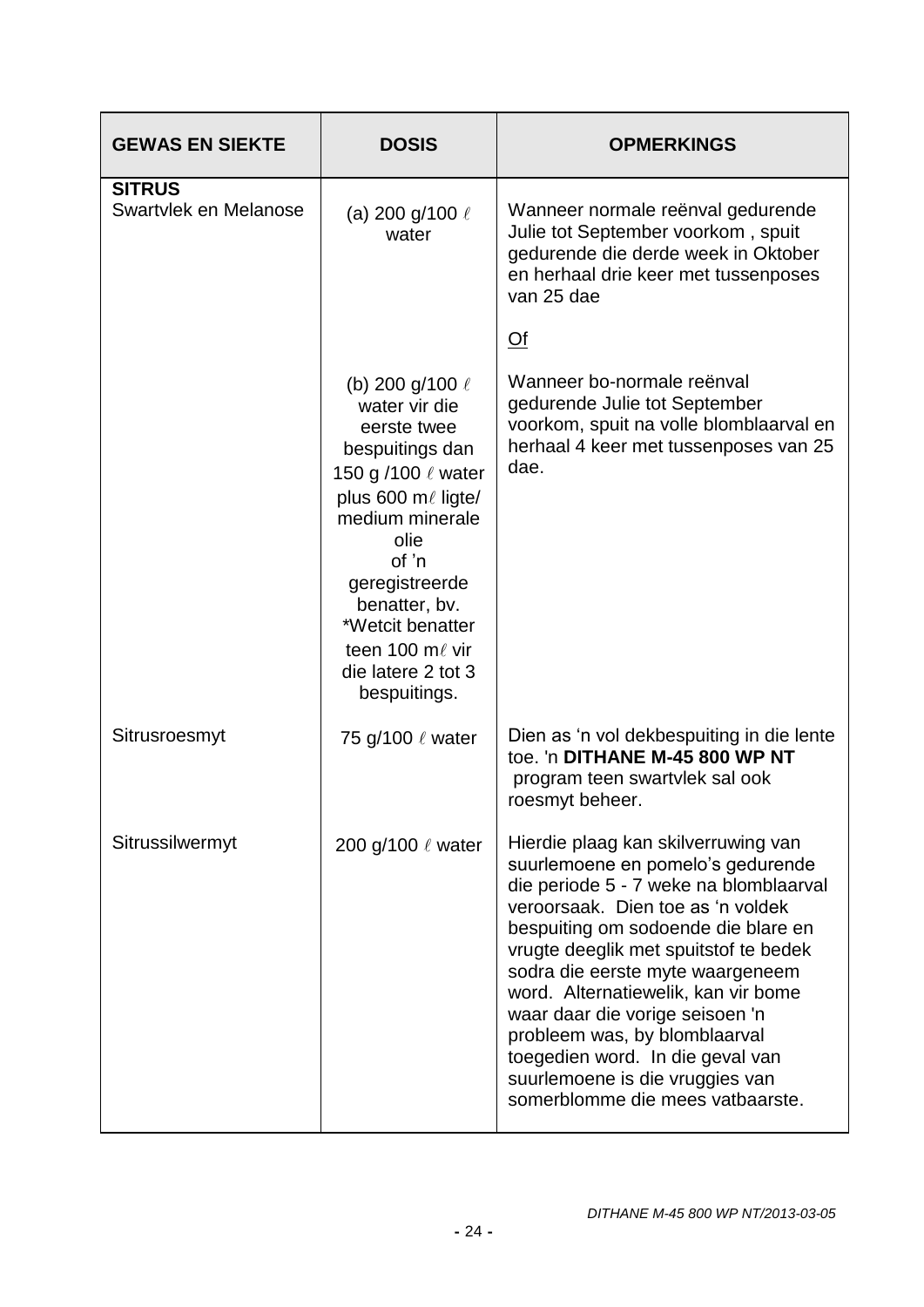| <b>GEWAS EN SIEKTE</b>                                           | <b>DOSIS</b>           | <b>OPMERKINGS</b>                                                                                                                                                                                                                                                                                                                                                                                                                        |
|------------------------------------------------------------------|------------------------|------------------------------------------------------------------------------------------------------------------------------------------------------------------------------------------------------------------------------------------------------------------------------------------------------------------------------------------------------------------------------------------------------------------------------------------|
| <b>KOEJAWELS</b><br>Knopvelsiekte en<br>Blomendverrotting        | 200 g/100 $\ell$ water | <b>Knopvelsiekte: Dien Volle</b><br>dekbespuitings in die vroeë stadiums<br>van vrugontwikkeling toe. Herhaal<br>bespuitings met 30 dae tussenposes<br>totdat die vrugte begin swel.<br>Blomend-verrotting: Wanneer nat<br>toestande bevordelik vir die<br>ontwikkeling van blomend-verrotting is -<br>dien 'n volle dekbespuiting 14 dae voor<br>oes toe.                                                                               |
| <b>PAMPOENGEWASSE</b><br>Antraknose en Donsige<br><b>Skimmel</b> | 200 g/100 $\ell$ water | Begin toedienings wanneer die eerste<br>tekens van siekte opgemerk word.<br>Herhaal toedienings elke 7 - 10 dae<br>totdat die gunstige toestande vir<br>siekteontwikkeling afneem. Maak seker<br>dat die onderste blaaroppervlakke<br>deeglik met spuitstof bedek word.<br>Gebruik 1 000 tot 1500 ℓ<br>spuitmengsel/ha.                                                                                                                  |
| <b>BOONTJIES</b><br>Bruinroes en<br>Antraknose                   | 1 tot 4 kg/ha          | <b>Boontjieroes: Begin met toedienings</b><br>wanneer die eerste tekens van siekte<br>opgemerk word. Herhaal elke 7 tot 10<br>dae.<br><b>Antraknose: Begin met bespuiting</b><br>sodra die eerste blomme verskyn.<br>Herhaal elke 7 tot 10 dae. Dosis hang<br>af van plantdigtheid en -grootte.<br>Gebruik voldoende water om deeglike<br>bedekking van die plante te verseker.<br>Lugtoediening: Dien toe in 30 $\ell$ water<br>per ha. |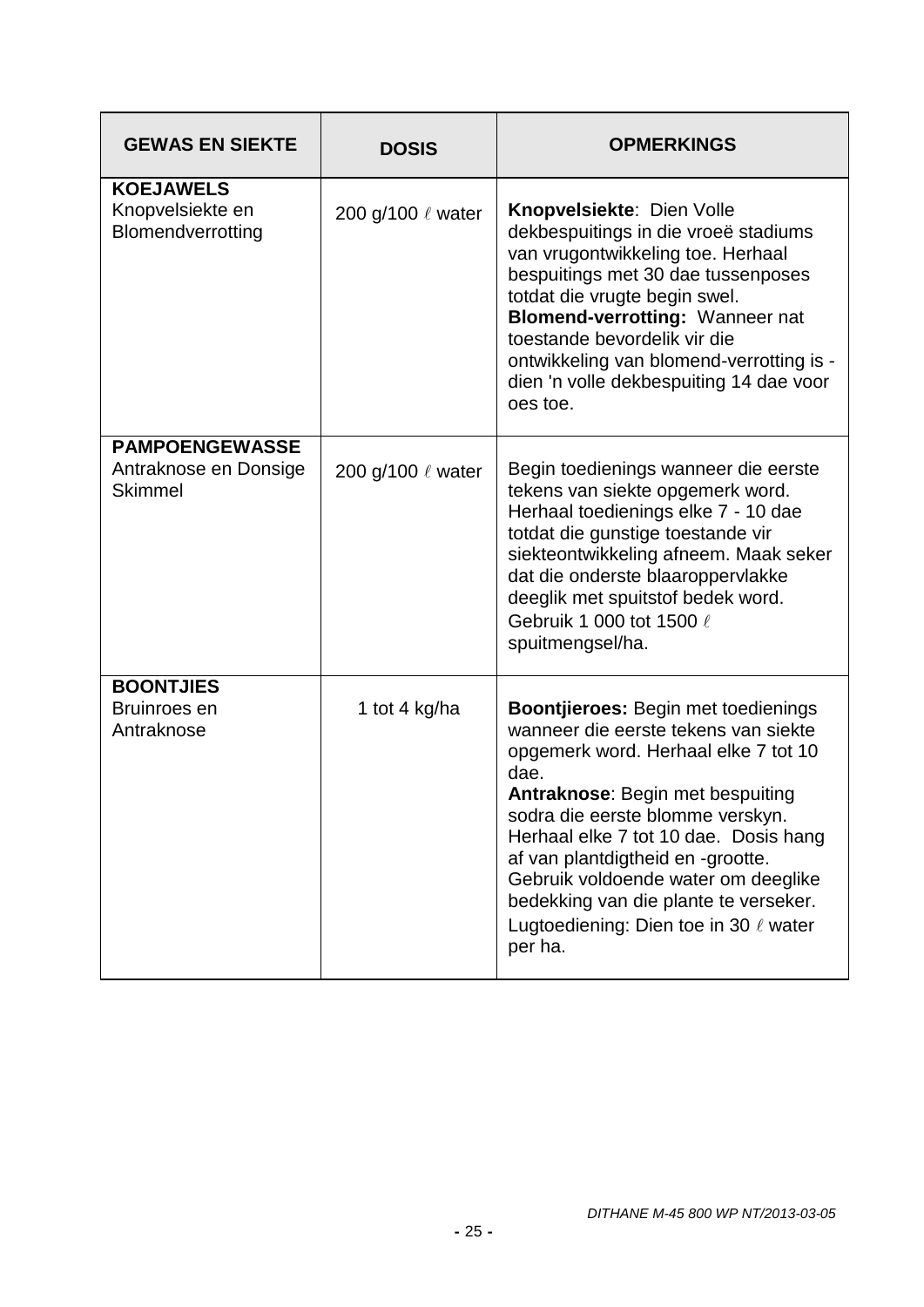| <b>GEWAS EN SIEKTE</b>                | <b>DOSIS</b>      | <b>OPMERKINGS</b>                                                                                                                                                                                                                                                                                                                                                       |
|---------------------------------------|-------------------|-------------------------------------------------------------------------------------------------------------------------------------------------------------------------------------------------------------------------------------------------------------------------------------------------------------------------------------------------------------------------|
| <b>ERTJIES</b><br>Donsige Skimmel     | 1 tot 4 kg/ha     | Begin met bespuitings by 4 - 6<br>blaarstadium of met die eerste tekens<br>van die siekte en herhaal elke 7 tot 10<br>dae. Dosis hang af van plantdigtheid en<br>-grootte. Gebruik voldoende water om<br>deeglike bedekking van die plante te<br>verseker.<br>Lugtoediening: Dien toe in 30 $\ell$ water<br>per ha.                                                     |
| <b>UIE</b><br>Donsige Skimmel         | 1 tot 4 kg/ha     | Begin bespuitings wanneer plante 4 tot<br>6 blare het of wanneer toestande vir<br>siekteontwikkeling gunstig word.<br>Herhaal elke 7 tot 10 dae. Voeg<br>benatter/kleefmiddel by die<br>spuitmengsel. Dosis hang af van die<br>plantdigtheid en grootte. Gebruik<br>voldoende water om deeglike<br>bedekking van die plante te verseker.                                |
| <b>OLYWE</b><br>Antraknose            | 200 g/100 ℓ water | Bespuit gedurende die herfs voordat<br>verkleuring van vrugte begin. Herhaal<br>2 tot 3 keer met maandelikse intervalle.                                                                                                                                                                                                                                                |
| <b>KOOLGEWASSE</b><br>Donsige Skimmel | 1 tot 4 kg/ha     | Begin bespuiting wanneer plante 4 tot 6<br>blare het of wanneer siekte opgemerk<br>word. Herhaal elke 7 tot 10 dae. Voeg<br>benatter / kleefmiddel by die<br>spuitmengsel. Spuit saadbeddings elke<br>3 tot 5 dae. Dosis hang af van<br>plantdigtheid en -grootte. Gebruik in 'n<br>voldoende hoeveelheid water om<br>deeglike bedekking van die plante te<br>verseker. |